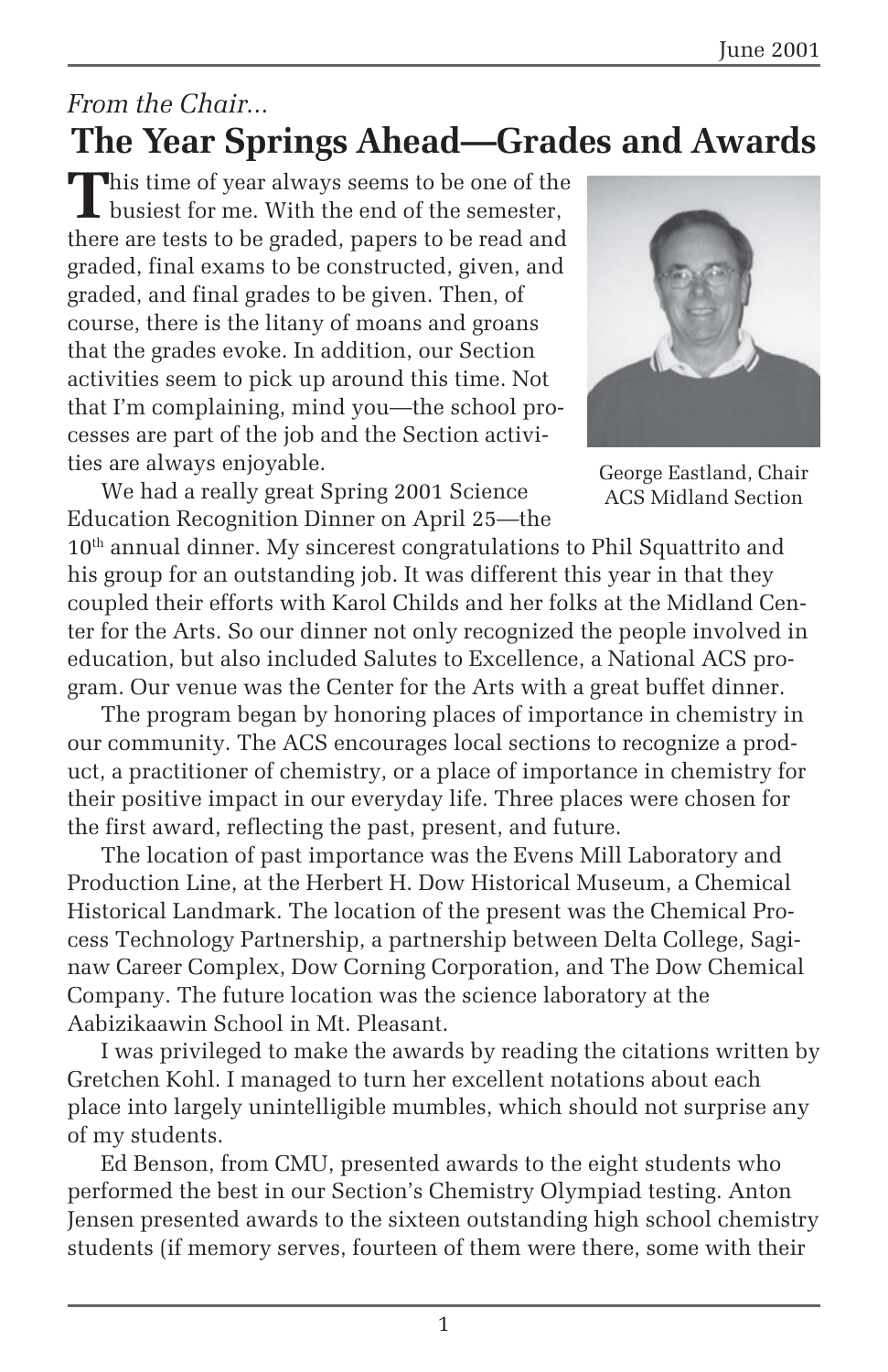teachers). There were four outstanding college chemistry students honored, one each from Alma, CMU, Delta, and SVSU. Those awards were given by Phil Squattrito of CMU. The Outstanding College Chemical Technology Student award was given by Phyllis Anderson, the chair of the Mid-Michigan Technician Group. Aneta Bialek presented awards to two elementary school teachers for their achievements in elementary level science education.

Amy Betz and Phil Squattrito presented the outstanding achievement awards in high school and college chemistry teaching, respectively. Those went to Bill Stokes, Heritage High School (Saginaw Twp.) and Sandy Smith, CMU. I know both of them—Bill has taught at SVSU on a parttime basis for years, and Sandy was not only a CMU student, but taught there for a number of years. Those awards were richly deserved (I might say, overdue). Finally, I had the very good fortune and distinct honor to give the 2001 Science Education Volunteer award to Don Petersen (that's Peters*e*n, with a penultimate e, thank you!). Don started our Chemistry Olympiad program and did virtually all of the work to get it going and sustain it. Since that time, first Dave Baker (Delta College) and then Ed Benson have carried on the program in an excellent fashion.

The other event(s) occurring this time of year revolve around MMI's visiting professor. This year it is James Mark, from the University of Cincinnati. MMI held their reception for him on April 30. It was, as usual, a very pleasant affair, and gave us a chance to meet Jim and his wife. The next evening he was the speaker at the SPE dinner, which was held this year at Northwood University's NADA Center. He gave a really fine afterdinner talk—most digestible, even for someone like me who, on a good day, can just barely spell polimer...er...polymir...wait a minute, don't help me...polymer!

Jeoy Jostland



- Failure Analysis
- Competitive Product Analysis
- Additive Analysis
- Color Body Identification
- **Taste & Odor Analysis**
- **Consulting Services**

1910 W. St. Andrews Rd., Midland MI 48640 Phone: 517-832-5555 Fax: 517-832-5560 info@impactanalytical.com www.impactanalytical.com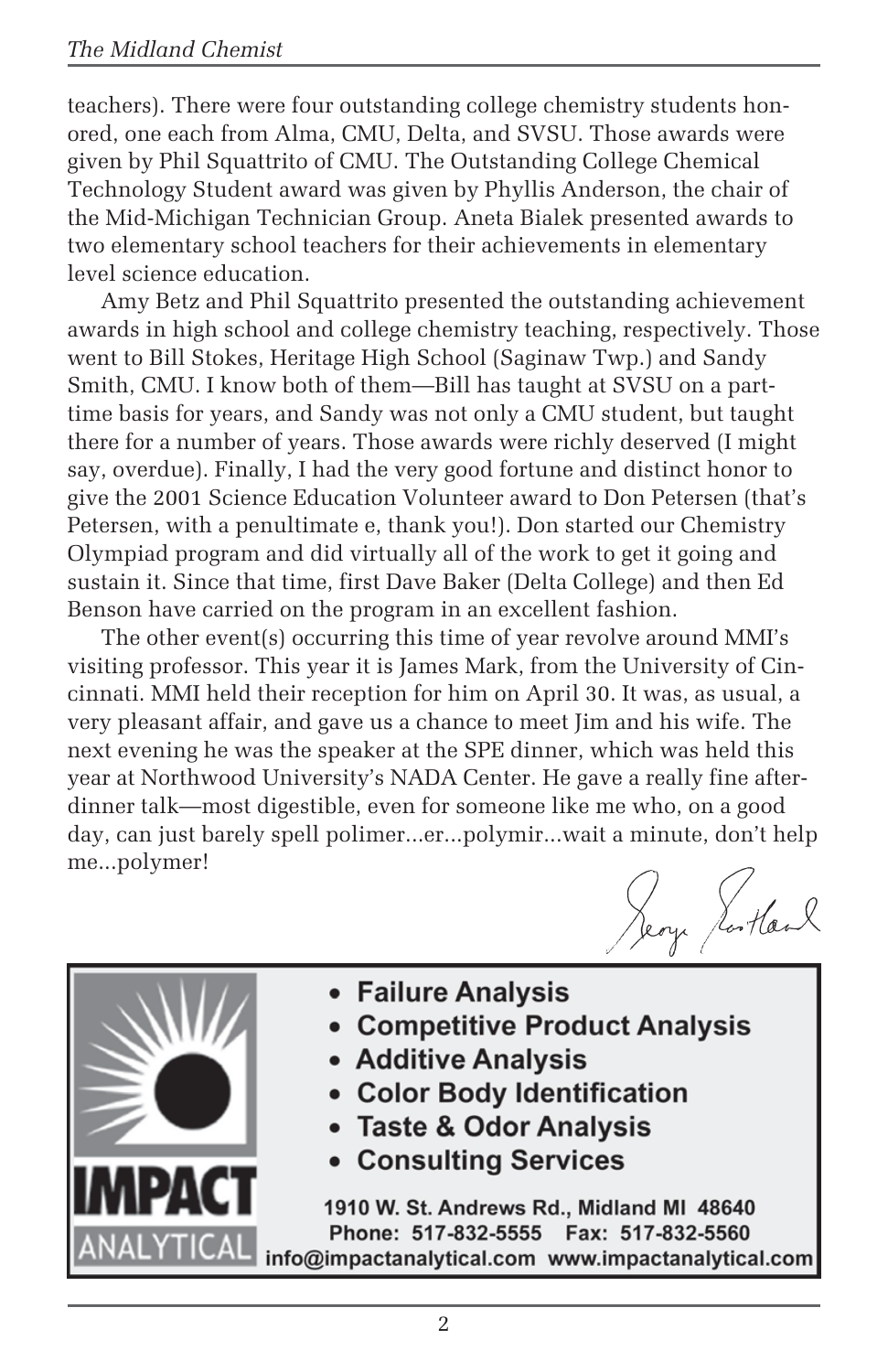### **Dinner Recognizes Students, Educators, Science Programs**

#### *Article and photos by Angelo Cassar*

The 2001 Spring Science Education Recognition dinner was held on April 25<sup>th</sup> at the Midland Center for the Arts. This event was well attended by students, parents, teachers, and ACS members, as well as representatives from local corporations and organizations. The ACS Midland Section sponsored the event. The reception was hosted by the Hall of Ideas, which was open for attendees to view the Hall's impressive display of science and art. After the reception, a buffet dinner was held in the Founders Room, which was followed by the awards presentations.

Ed Benson presented The U.S. National Chemistry Olympiad awards to eight area high school students, who scored the highest in the first round of the national exam from their high schools. They are Arrak

Bhattacharyya and Michael Zajac from Midland H.H. Dow, Jacob Zier and Robert Butts from Midland, Joshua Enszer from Nouvel Catholic, Mathew Rupp and Matt Bender from Saginaw Heritage, and Grant Soehnel from Essexville Garber.

Anton Jensen presented Outstanding High School Chemistry Student awards to 16 area students: Charles Crissman of Midland Dow, Shawn Kloha of Bay City Central, Brianne Klouse of Coleman, Elise Victoria MacArthur of Freeland, Meghan McGee of Midland, Matthew McLain of Carrollton, Kimberly



*These area high school students obtained the highest scores in their respective schools in the first-round exam in U.S. National Chemistry Olympiad program. Also shown are Ed Benson, chair of the Olympiad Committee, William Stokes, and Mary Friedle.*



*Teachers from area high schools were asked to nominate students for the Outstanding High School Chemistry Student award. Sixteen students were selected to receive the award.*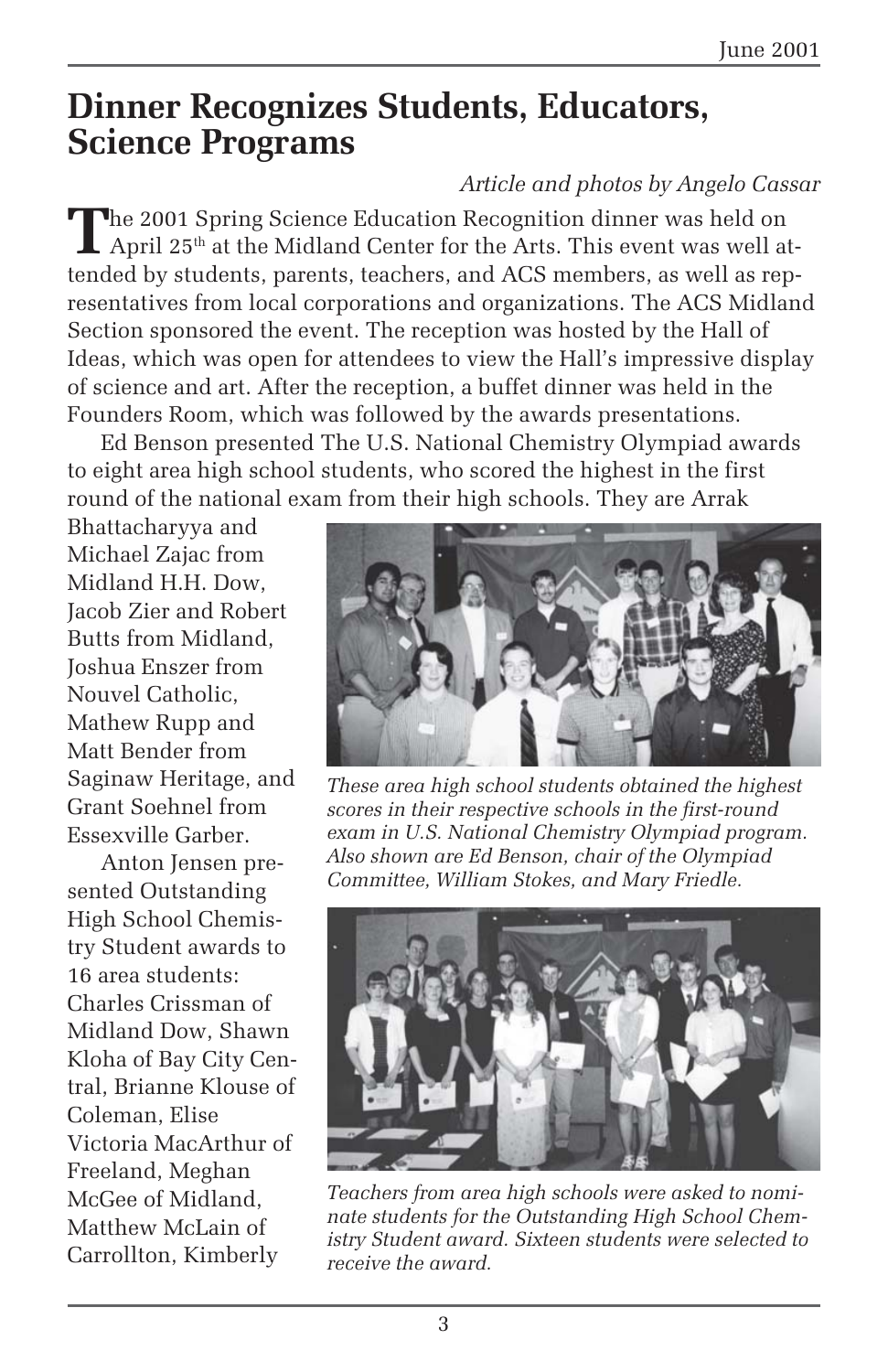#### *The Midland Chemist*

Petrimoulx of Bay City John Glenn, Adam Schrems of Frankenmuth, Joe Shaw of Ashley, Elizabeth J. Sherman of Merrill, Jennifer Silverthorn of Shepherd, Tamara Spadafore of Saginaw Arthur Hill, Elaine Stratton of Bullock Creek, Michael Vance of Bridgeport, Wad Wilkes Varner of Alma, and Tim Wertz of St. Louis.

This year Phil Squattrito presented the award for Outstanding College

Chemistry Student to four area students: Kevin Metz from Alma College, Megan Treutle from Central Michigan University, Brad Rokosz from Delta College, and Matthew Miller from Saginaw Valley State University. Phyllis Anderson presented the Outstanding College Chemical Technology Student award

to Dana Bitzer from Delta College.

 Teachers were also recognized at this dinner with the following awards: The Outstanding Achievement in Elementary Level Science Education award was presented by Aneta Bialek to Cathy Egerer from Midland and to Amy Hindbaugh-Marr from Ithaca. The Outstanding Achievement in High School Chemistry Teaching award followed this award. This year Amy Betz presented the award to William Stokes from Heritage High School for his achievements in high school teaching. Phil Squattrino presented the Outstanding Achievement in College Chem-



*Recipients of the Outstanding College Chemistry Student award were (l to r): Matthew Miller, Kevin Metz, Megan Treutle, and Brad Rokosz.*



*Dana Bitzer received the Outstanding College Chemical Technology Student award from Phyllis Anderson, MMTG chair.*

istry Teaching award to Sandra Smith from Central Michigan University. Midland Section chair, George Eastland, presented the final award to the 2001 Science Education Volunteer. George presented this prestigious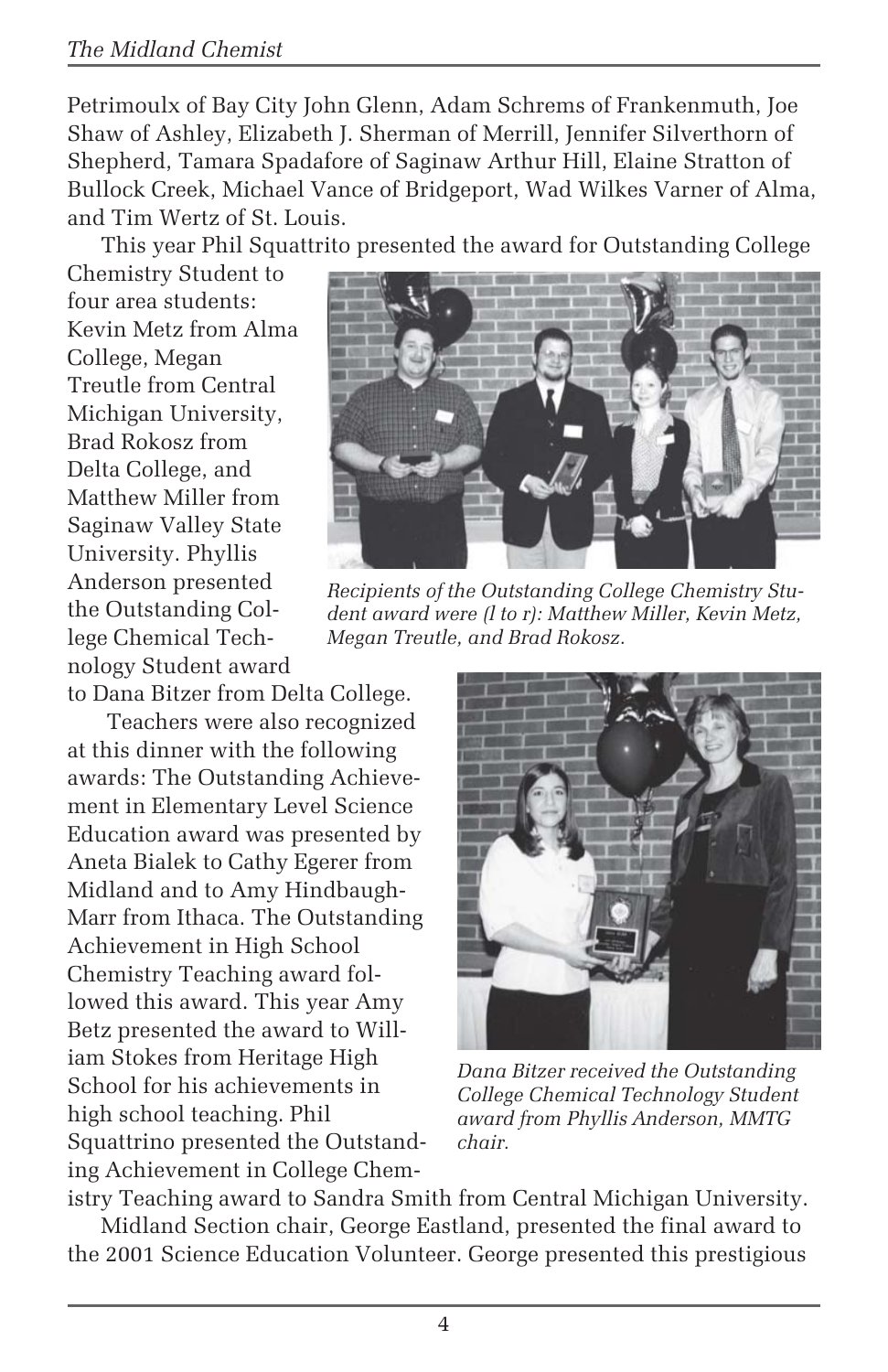

*Cathy Egerer (l) and Amy Hindbaugh-Marr (r) received Outstanding Achievement in Elementary Level Science Education awards from Aneta Bialek.*



*William Stokes from Saginaw Heritage received the Outstanding Achievement in High School Chemistry Teaching award from Amy Betz.*



*Sandra Smith,CMU, received the Outstanding Achievement in College Chemistry Teaching award from Phil Squattrito.*

award to Donald R. Petersen, who was the driving force and almost sole operator of the Section's Chemistry Olympiad program for over a decade. His personal commitment to the recognition of student excellence is wellrecognized.

The efforts of many individuals went into making this event a success. The Awards Committee had a difficult task in selecting winners from all the excellent candidates. Committee chair Phil Squattrito from CMU did an excellent job in arranging this event. Other committee members in-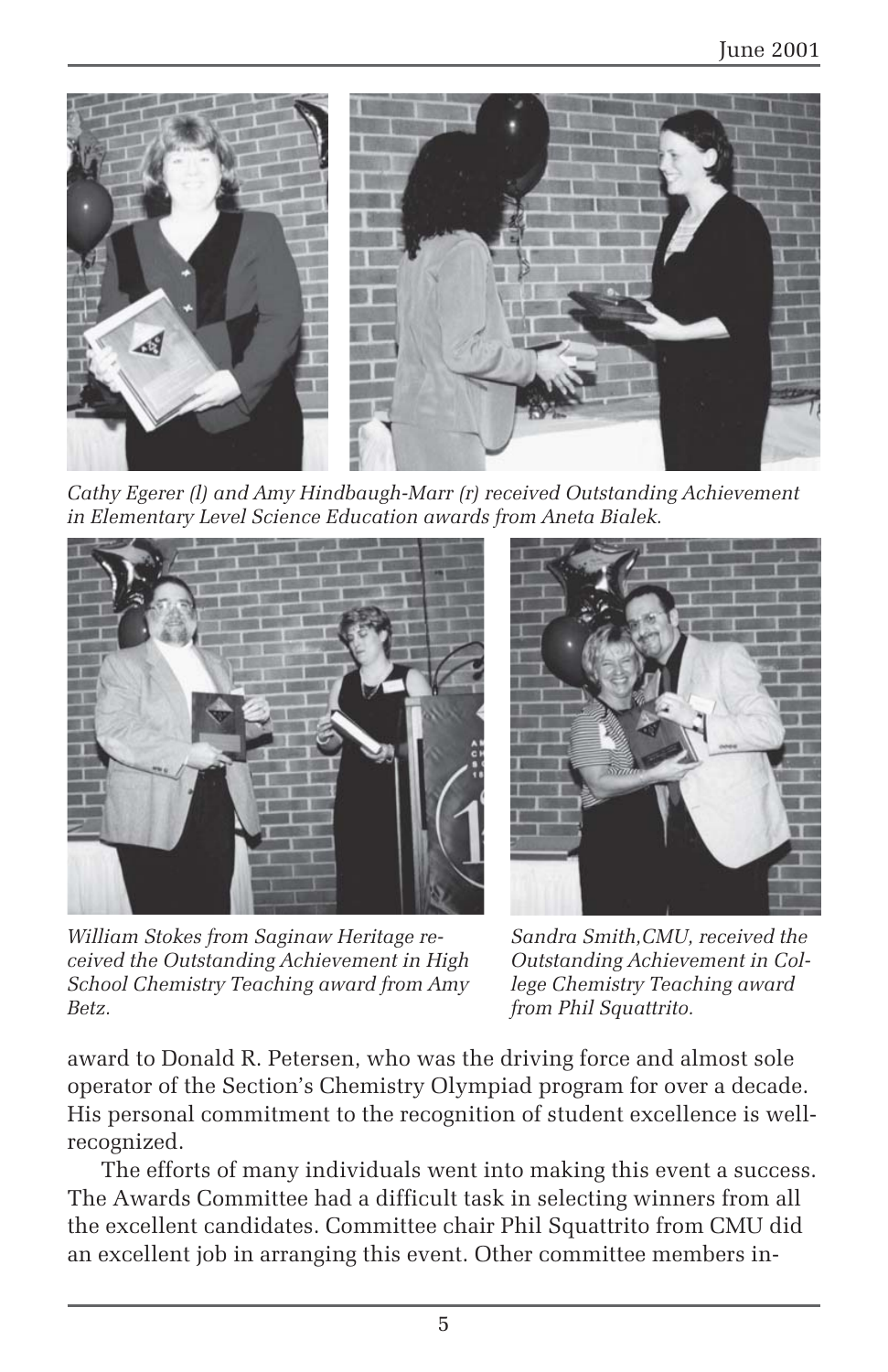#### *The Midland Chemist*

cluded Anton Jensen, Amy Betz, Wendy Mathews, Mike Ferritto, and Aneta Bialek.

Chair George Eastland, councilors Gretchen Kohl and Bob Howell, past-chair Wendell Dilling, and director Karol Childs and the Hall of Ideas staff provided invaluable assistance.



*Don Peterson, who led the Chemistry Olympiad efforts for years, was named 2001 Science Education Volunteer. Midland Section George Eastland presented the award.*

# We're responsible.

In 1988, the American Chemistry Council (ACC) launched Responsible Care® to respond to public concerns about the manufacture and use of Chemicals.

Through this initiative, Dow Corning Corporation and other ACC members and partners are committed to continually improving our responsible management of chemicals.

We're responsible because we care.

#### **DOW CORNING**



© 2001 Dow Corning Corporation. *Dow Corning* is a registered trademark<br>of Dow Corning Corporation. *Responsible Care* is a registered service mark<br>of the American Chemistry Council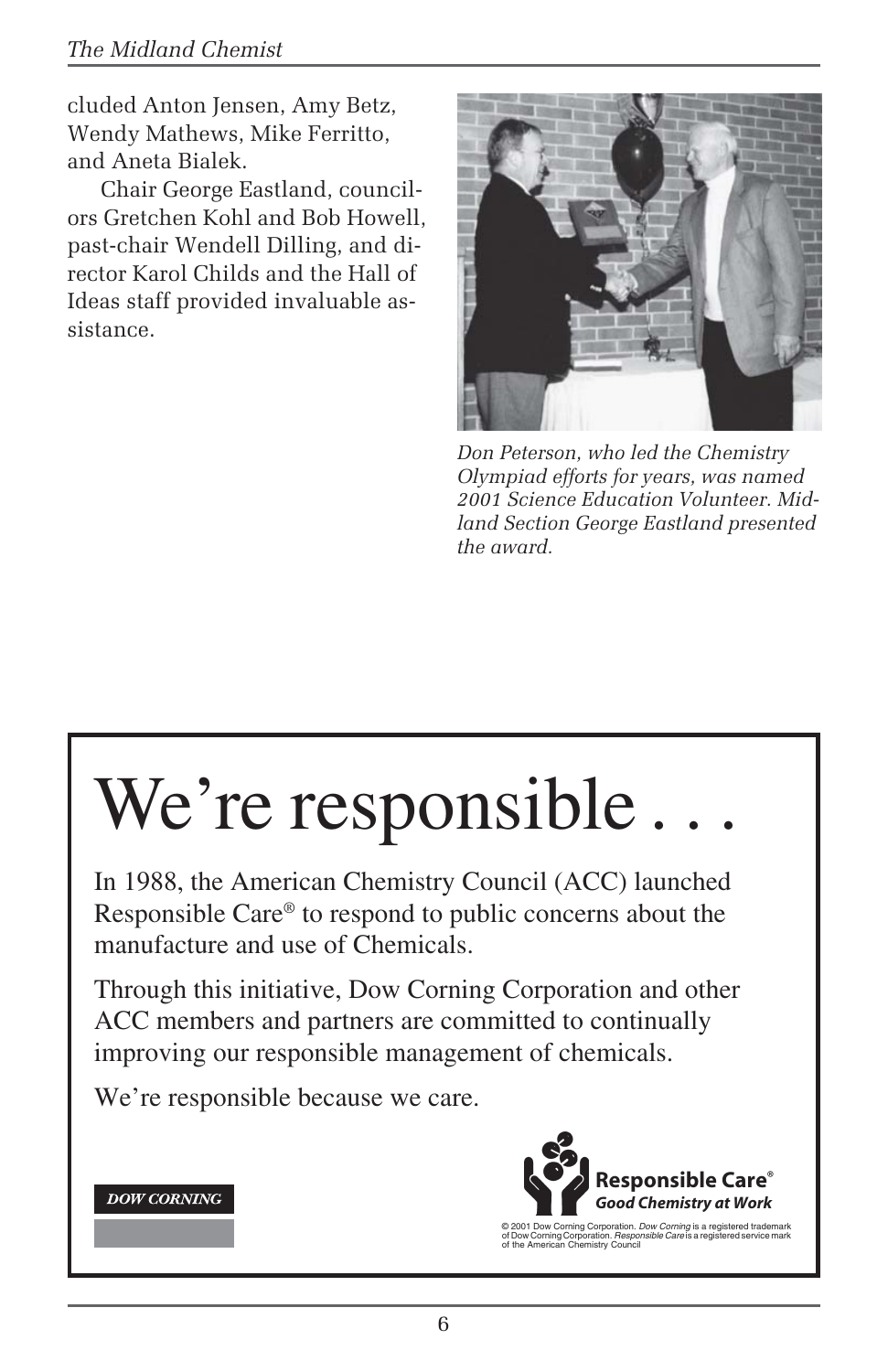# **Section Recognizes 'Places of Chemistry'**

*By Karol Childs*

t the April 25<sup>th</sup> Spring Science Education Recognition Dinner, Midland Section Project Science Literacy presented Salutes to Excellence—Past, Present and Future for

Places of Chemistry.

Salutes were presented to:

- A Place of Chemistry from the Past—Evens Mill laboratory and production line at the H.H. Dow Museum. Receiving the salute on behalf of the Midland County historical site was Charles Lentz, chairman of the board, and Gary Skory, director.
- A Place of Chemistry of the Present—The Chemical Process Technology Partnership. Receiving the salute were the four members of the partnership:



*Gary Skory (right) accepted the "Place of Chemistry from the Past" award from George Eastland, Midland Section chair. Photo: Angelo Cassar*



*The "Place of Chemistry of the Present" award was accepted for The Chemical Process Technology Partnership by (l to r) Douglas Struble, Julie Walker, Joan Sabourin, and Mike Warren.*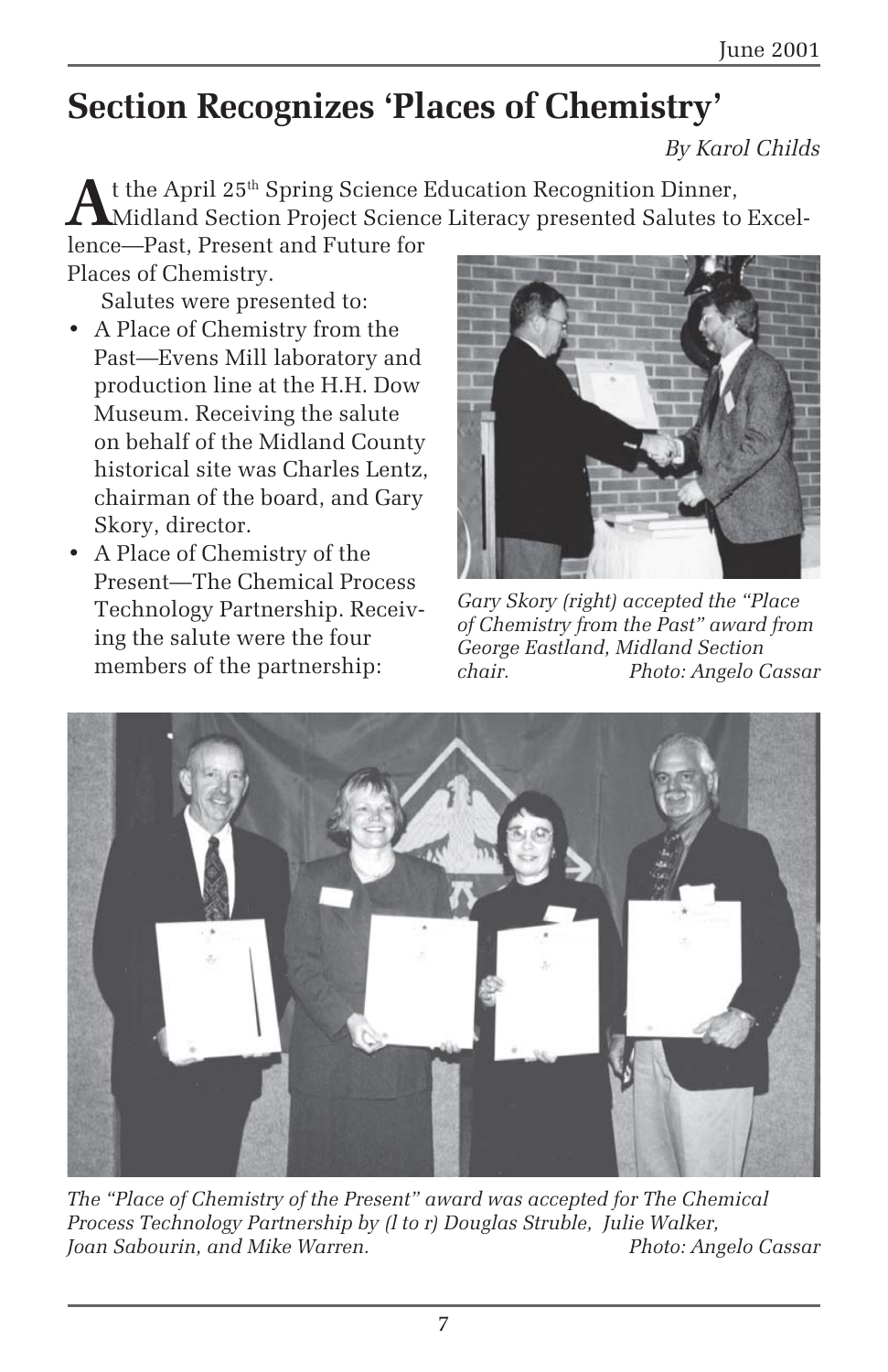Dow Corning Corporation, represented by Mike Warren; The Dow Chemical Company, represented by Douglas Struble; Delta College, represented by Joan Sabourin; and Saginaw Career Complex, represented by Julie Walker.

• A Place of Chemistry for the Future—Laboratory/chemistry classroom at the Aabizikaawin School of the Saginaw Chippewa Tribe. Receiving the salute on behalf of the school were Colleen Tighe, tribal office, and Max Wolf, Aabizikaawin School.



*Colleen Tighe and Max Wolf accepted the award for "Place of Chemistry for the Future," representing the Saginaw Chippewa Tribe and the Aabizikaawin School. Photo: Angelo Cassar*

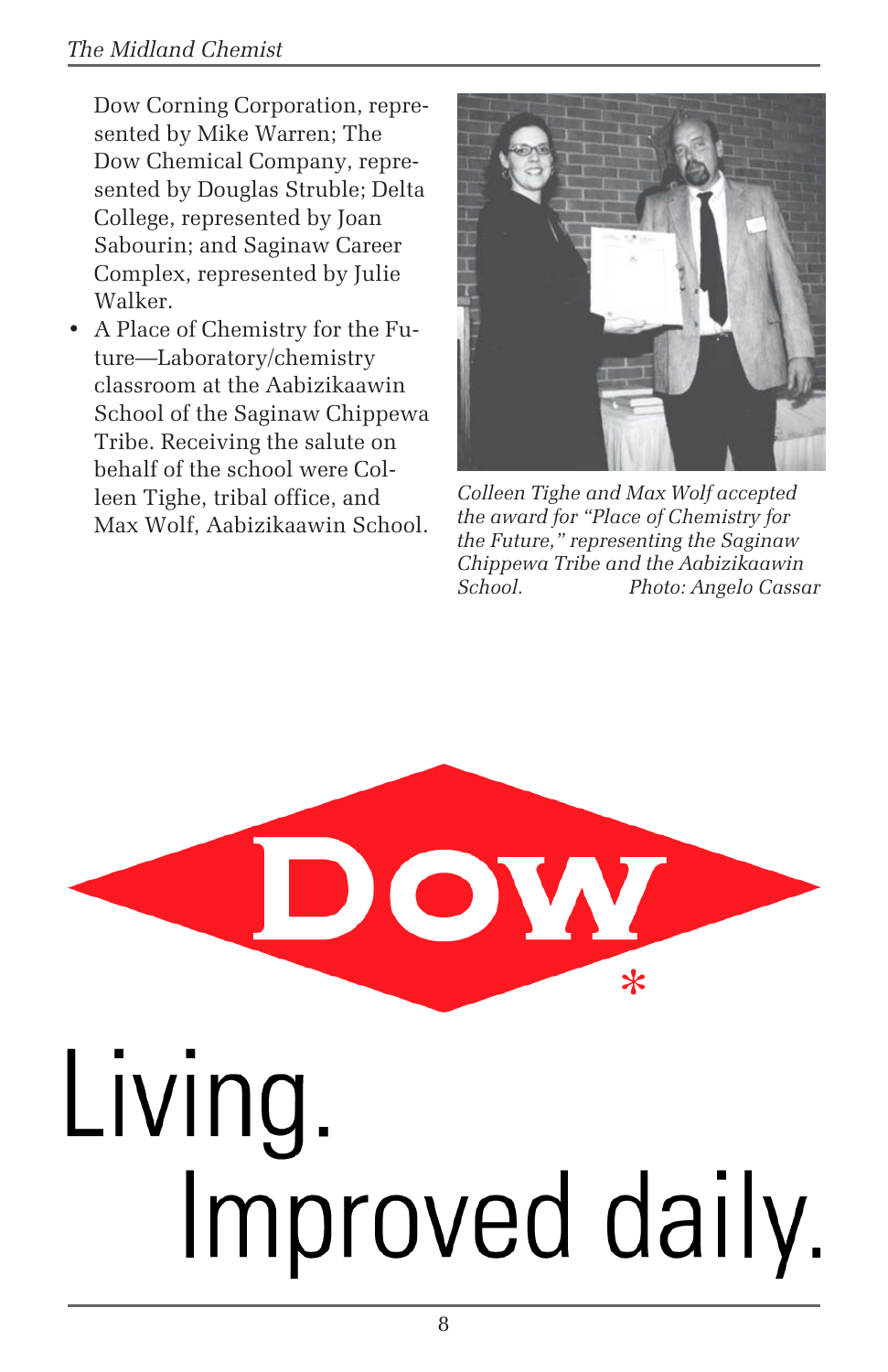### **What's New at MMTG?**

#### *By Phyllis Anderson*

**D**uring the first 4 months of 2001, the Mid-Michigan Technician  $\ln$ 

(MMTG) has planned and accomplished many goals. A brochure defining our purpose and goals and describing the benefits of belonging to a TAG (Technician Affiliate Group) was designed and printed. This brochure will be available for distribution at local and national meetings. In addition, we designed a lapel pin to wear and distribute at local and national meetings.

On March 12, 2001, members of MMTG traveled to the Delta College Planetarium Learning Center to explore the skies. It was a cold and blustery night, which affected the attendance at this event, but everyone who made the trip enjoyed the presentation immensely. The program started with a brief description of the stars and an illustration of the stars and planets visible from our backyards at this time of the year. The show we saw was Planet Quest, an interactive voyage through the solar system. We boarded our simulation spacecraft, Delta Planet Cruiser, and zoomed from planet to planet. The information presented in this portion of the presentation is a result of many, many years of exploration via powerful telescopes and interplanetary probes like NASA's Galileo, Cassini, or Viking spacecraft. The trip was enlightening and enjoyable, and it renewed our interest in viewing and exploring the stars.

Each year, MMTG presents an award to a deserving student enrolled in the Chemical Technology program at Delta College. The Outstanding Chemical Technology Student award for 2001 was presented to Dana Bitzer at a recognition dinner held at the Midland Center for the Arts. Dana currently is working for the Chemical Science group at The Dow Chemical Company and has recently been offered and has accepted a position as a chemical technician with Polystyrene R&D. Dana maintained a GPA greater than 3.5 and has been on the vice-president's or dean's lists each semester at Delta College.

Upcoming events of the MMTG include a presentation by John Fortman, an ACS touring speaker, entitled "The Serious and Delirious Use of Chemistry in Movies," helping with a booth at the Midland County Fair, the annual Sci-Fest held at Delta College, and a membership drive. We hold monthly meetings at the Dow Cafeteria the first Wednesday of each month from 11:30 to 1:00. Everyone is welcome.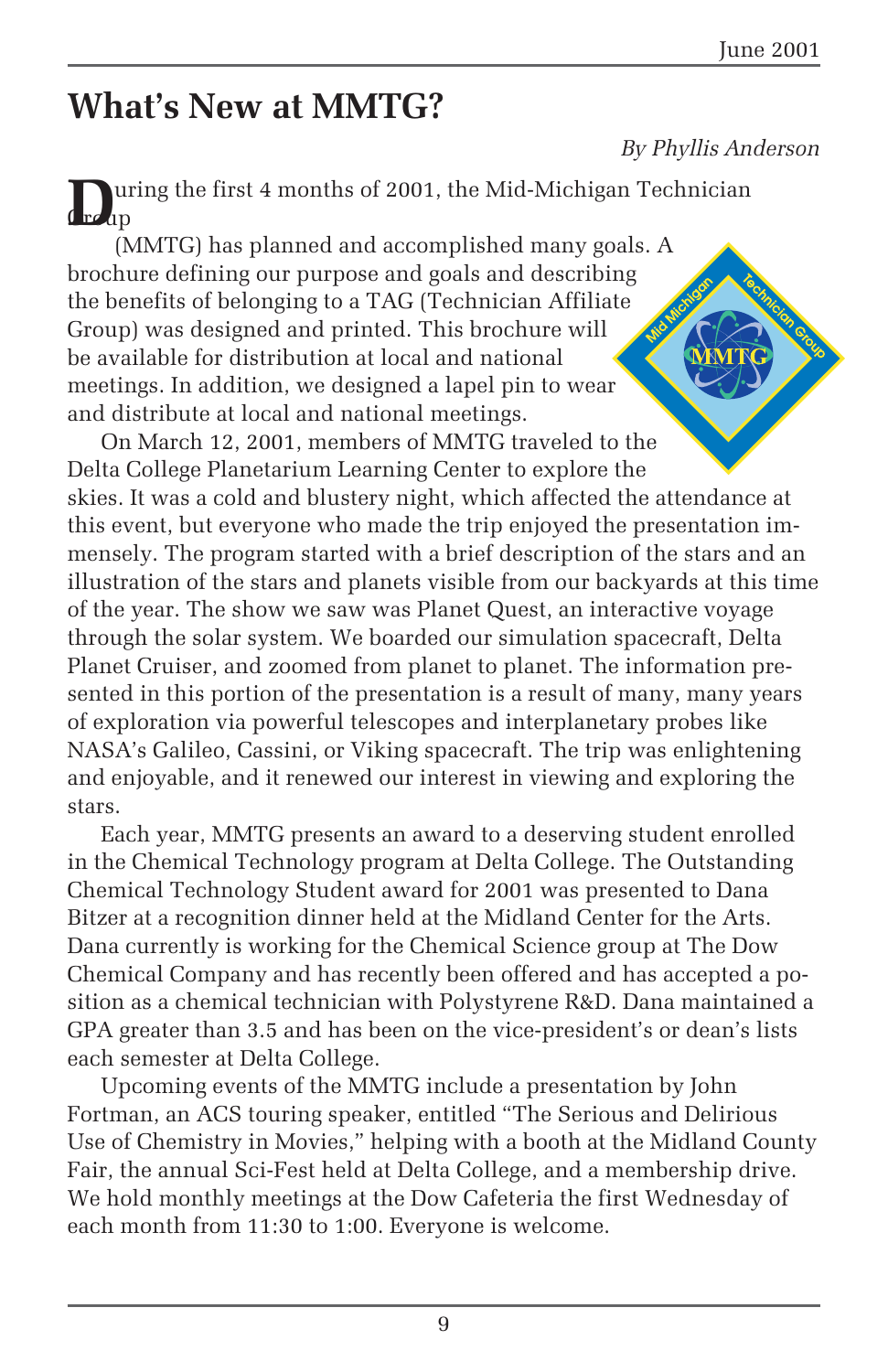# **Notes from National ACS Meeting, San Diego**

*By Bob Howell and Gretchen Kohl*

**T**he 221st National ACS meeting was held in San Diego, March 30– April 5, 2001. Both Midland Section councilors attended and participated in a variety of committee activities, the Council meeting, and attended/presented technical papers.

The San Diego meeting was extremely successful in many ways. It was the third largest meeting ever with 17,824 registrants and 252 exhibitors occupying 472 booths. The meeting set a record for participation by undergraduates with more than 700 poster papers presented by undergraduates and more than 2000 undergraduates in attendance. This is reflective of the increasing emphasis on the involvement of young professionals at an earlier stage of their career. These individuals represent the future of the Society and need to be encouraged to be active and involved at a young age. This has long been an emphasis of the Midland Section. Each year since 1977, undergraduates have presented papers at the annual Midland Section ACS Fall Scientific Meeting. This is simply one more area in which foresight/innovation by the Midland Section long predates similar activity by the ACS at the national level.

Although there is some general weakening of the U.S. economy, employment opportunity for professionals in the chemical sciences remains strong. At the San Diego meeting the Employment Clearing House hosted 208 employers who posted 819 available positions. For these positions, 897 candidates registered with the clearing house. The ACS will launch JobSpectrum.com, a new web site in June. It is intended to become the premier recruitment site in the world and is expected to generate revenue from online advertising. A service of potential interest to everyone will be an online salary comparison which will permit direct access to salary information for any particular specialization/length of service across the chemical community. A new interactive web site, Chemistry.org, intended for use by everyone including the general public, will also soon be available.

This year represents the  $125<sup>th</sup>$  anniversary of the American Chemical Society. To note this event, representatives of 28 international chemical societies attended the San Diego meeting to bring congratulations and gifts. The Council heard videotaped addresses of congratulations from Representatives Ellen Tausher, D-CA (from the home district of President Attila Pavlath) and Mike Rodgers, R-MI (from the home district of Board Chairperson Nina McClelland) and received a congratulatory letter from President Bush. An exhibit depicting important technology milestones over the past 125 years will be held at the Chicago meeting in August.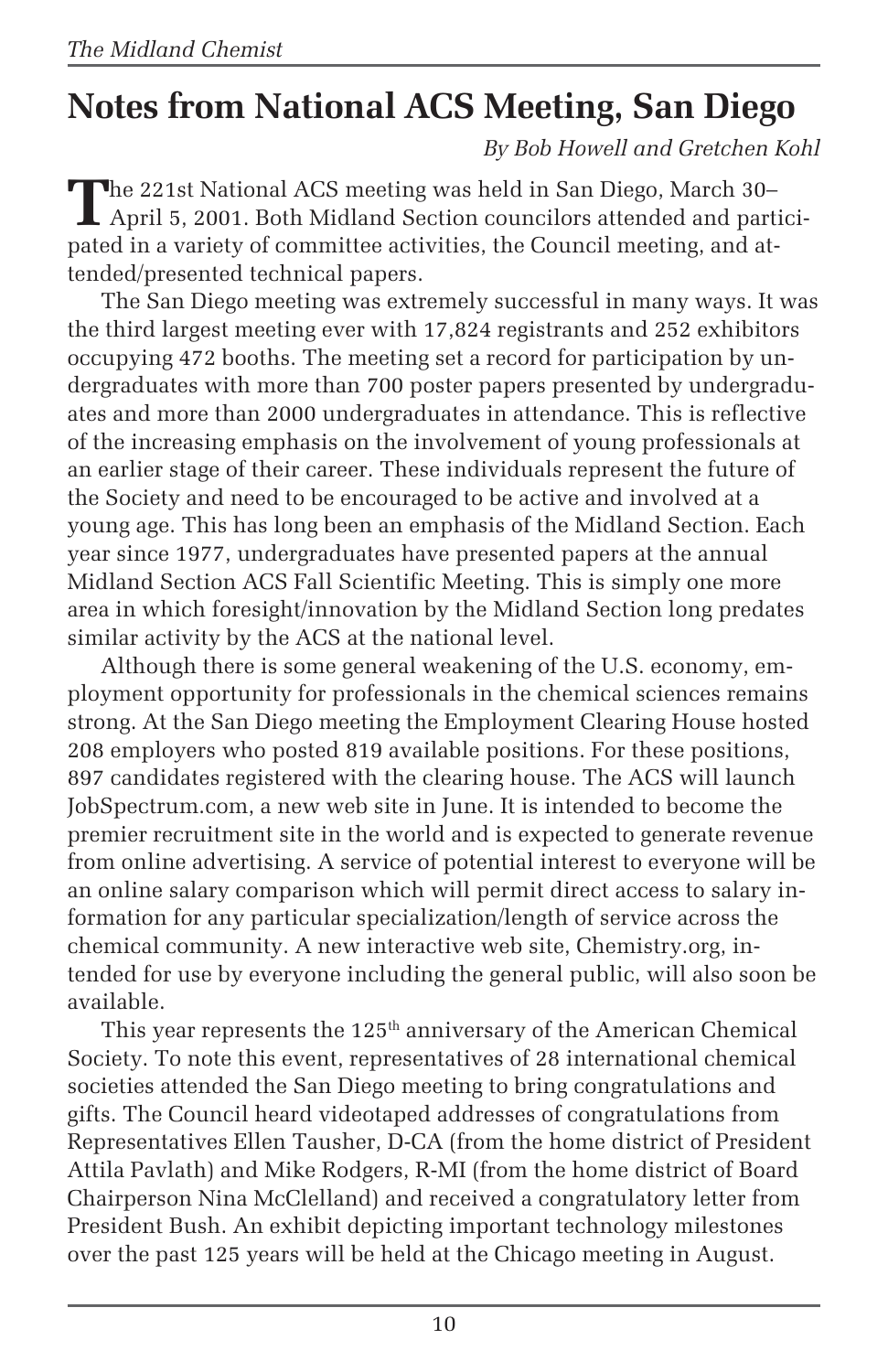SciFinder Scholar, the limited version (but still exceedingly expensive) of SciFinder for academics, continues to gain in popularity with 100 new subscriptions this year for a total of 325. A concern of the Committee on Professional Training (CPT) is that undergraduates are not using the scientific literature to the level desired. SciFinder Scholar is not getting into the smaller four-year institutions, which stand at a financial disadvantage with respect to major institutions. These institutions simply cannot afford SciFinder Scholar. Many of them have been forced to give up the print versions of Chemical Abstracts and prominent ACS journals for reasons of cost. This situation presents a real dilemma for the CPT and ACS. For ACS certification, use of the scientific literature is an essential component of B.S.-level training in chemistry. How can this be made affordable for four-year institutions? This is an issue that the ACS will ultimately have to address. At the San Diego meeting, CPT added four programs to the ACS approved list and deleted two. The new total of approved B.S.-degree programs stands at 619.

Project SEED, the ACS program for able but economically disadvantaged high school students, continues to receive strong support at the national level. For 2001, Summer I participants will include 348 students at 101 institutions while 81 students at 35 institutions will be involved in a second summer of research as Summer II participants. Thirty-two former SEED participants have received college scholarships for 2001-2002 totaling \$160,000. The expanded scope of the SEED program is made possible by several major donors which include ACS members (each of you should feel a glow each time you check the box for a SEED contribution on your annual dues statement), the Petroleum Research Fund, The Bayer Foundation, the estate of C.T. Kirchner, Glenn and Barbara Ullyot, Alfred and Isabel Bader, the Burroughs Welcome Fund, and Kelly Scientific Resources.

President Pavlath continues his efforts to better serve and involve the membership. To get direct member input he has initiated the first-ever email poll of members (50,000 members now have e-mail access). At his initiative, the Council approved a petition to increase the size of standing committees of the council: each standing committee (six) shall now consist of not fewer than twelve and not more than twenty members, except on special authorization of the council. This will allow more members of the Council to gain committee membership. Currently, more than 150 members of Council hold no committee membership and thus have no voice in ACS governance. Not only are they disenfranchised but so are the local sections and divisions which they represent.

Dues for 2002 were set at the fully escalated amount of \$112. Reflecting the economy of mid-Michigan and the sentiment of the Midland Sec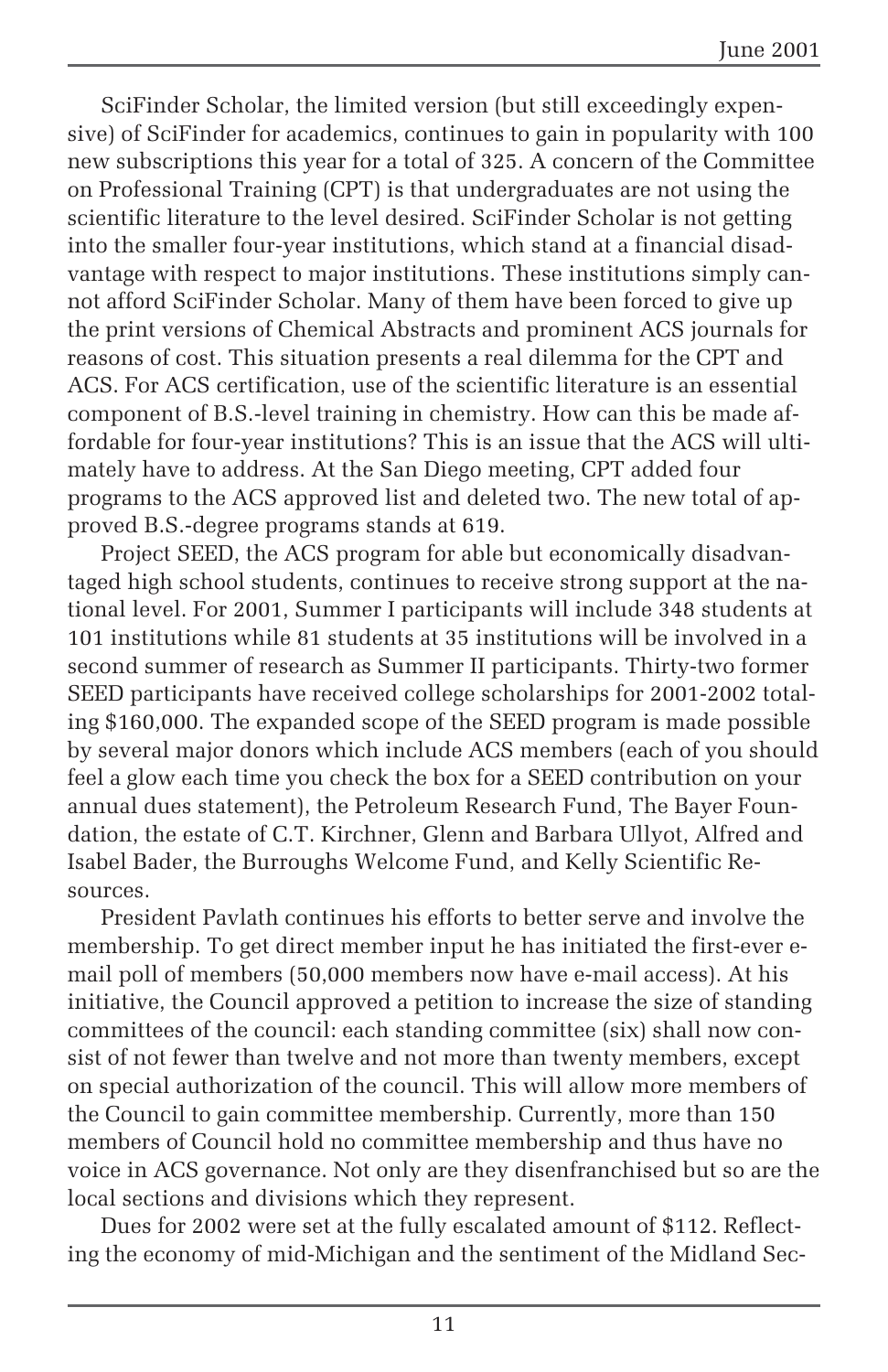tion Board of Directors, both of your councilors voted "no" on this issue (it might be noted that they were members of a distinct minority). ACS membership stands at 163,016, an all-time record, with approximately 20,000 young members and approximately 100 precollege teachers (more needs to be done to bring precollege teachers into the Society). The retention rate for 2001 was 94%. A graduated dues structure (first six years of membership) is being considered to make membership more attractive (and possible) for individuals early in their career.

William F. Carroll, Jr., and Elsa Reichmanis were chosen as candidates for 2002 ACS president-elect. Candidates for District II director are Carol A. Duane and Helen M. Free.

The ACS Committee on Patents and Related Manners selects ACS nominees for both the National Technology Medal and the National Inventors Hall of Fame. Many Midland Section members have achievements that make them eligible for these awards. Bob Howell serves as a member of the committee and would welcome suggestions/nominations/

advice from any member of the Section

(bob.a.howell@cmich.edu). The ACS nominees for this year (Boyer and Cohen for the first demonstration of gene splicing/genetic engineering) will receive the National Technology Medal at ceremonies in Washington this fall.

Finally, the highlight of the San Diego meeting for the Midland Section members was the induction of Duane Priddy of The Dow Chemical Company as a PMSE Fellow (see pg. 13). Duane was honored for his long-time and significant contributions in the area of polystyrene. In particular, his recent efforts with mediated radical polymerization of styrene were noted. Duane has had a long and distinguished career at Dow. It is certainly fitting that his accomplishments be acknowledged with a major award of this kind.

### **Stavropoulos Honored with Palladium Medal**

William S. Stavropoulos, chairman of The Dow Chemical Company, was honored in May with the 2001 Palladium Medal by the American Section of the Société de Chimie Industrielle. This award was made "in recognition of his ability to act today while articulating a vision of the future of the chemical industry," according to *Chemical and Engineering News*.

An extensive article in the May 14 issue of the ACS publication discusses his career and accomplishments. Stavropoulos has been a member of ACS since 1964.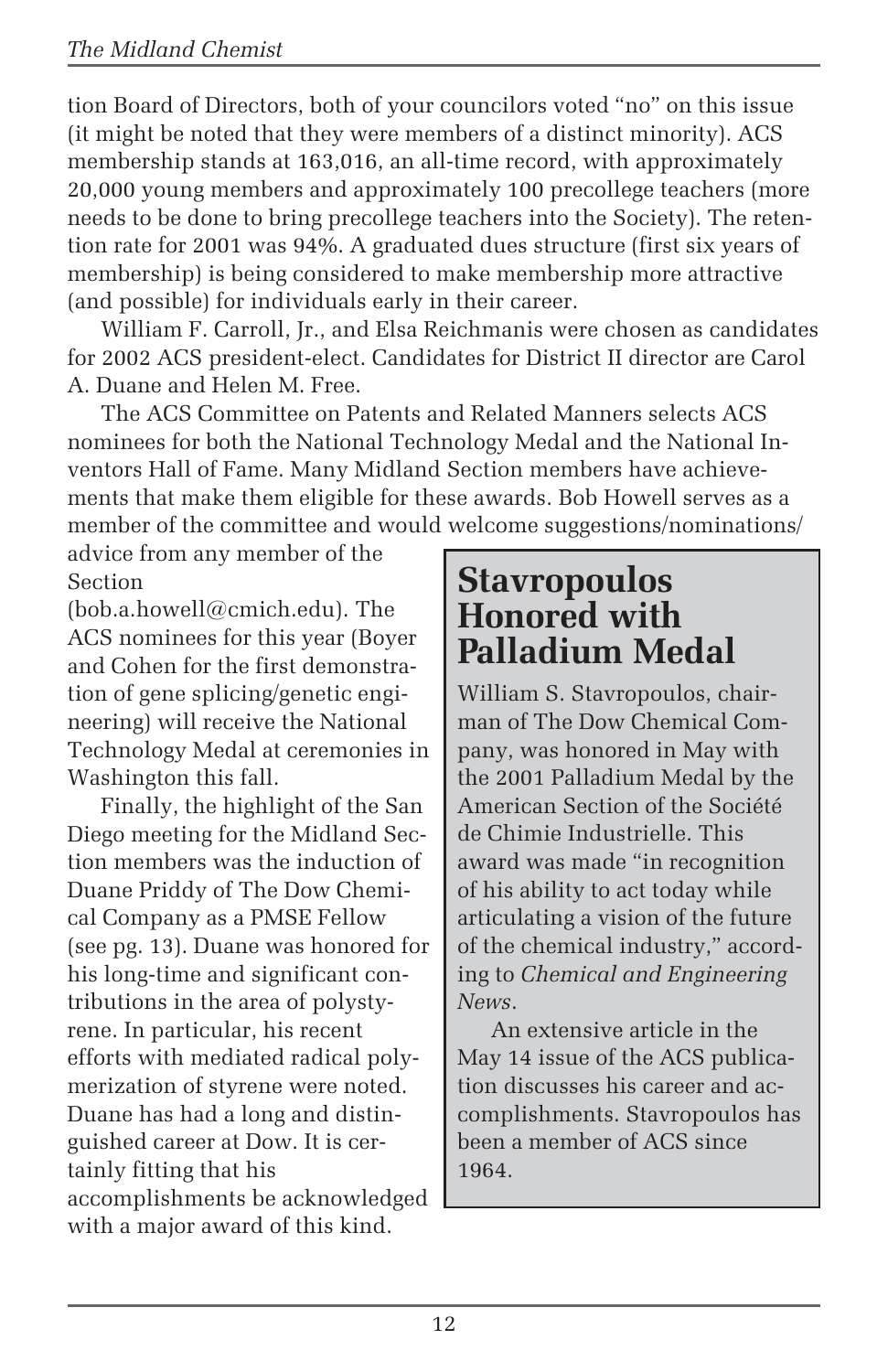# **Duane Priddy Honored by ACS**

**D**uane Priddy, a research scientist with DowPlastics in Midland, was one of eight 2001 Fellows of the Division of Polymeric Materials: Science and Engineering (PMSE) named by ACS. This honor was established by the division last year to recognize members who have made significant contributions to the science and engineering of polymeric materials. The induction took place on April 2 at the ACS National Meeting in San Diego.

Duane was recognized for his pioneering research in polymer chemistry, notably living free-radical polymerization. He has 60 U.S. patents and 100 published works and is considered a global expert in polystyrene. He serves as adjunct professor of polymer chemistry at Michigan Technological University and Central Michigan University, and has lectured at other universities and colleges.

An employee of Dow since 1966, Duane has devoted most of his career to producing innovative polystyrene products. He was a key contributor to the research that led to the development of new STYRON A-TECH resins, and continues to investigate new polymerization processes to improve the properties of polystyrene.

Duane joined Dow as a research chemist with Organic Chemicals, moving in 1972 to the Styrene Molding Polymers business. In 1983, he transferred to Engineering Plastics to help start up the polycarbonate plant in Freeport, Texas. He rejoined Polystyrene in 1985, and has been conducting research to support the development of new polystyrene resins.

Duane holds a bachelor's degree in chemistry from Olivet College and a doctorate in organic chemistry from Michigan State University.

*Editor's note: Portions of this article were adapted from the April 16 is-*

### *sue of the* Midland Daily News*.* **New Career Services Publication Available**

In April 2001, ACS Department of Career Services published "Tips on Writing a Curriculum Vitae," a Professional & Workforce newsletter Writing a Curriculum Vitae," a Professional & Workforce newsletter that provides guidance on how to develop this vital tool when seeking an academic position. While there is general agreement that an academic application should include these elements—a C.V., a strong cover letter, a research proposal and a teaching philosophy—there is little consensus on which one is most important. This article includes the advice of seven chemistry professors on how to write an effective C.V. For more information about the publication or other ACS Career Services products, please call  $1$ -800-227-5558 or email: careers@acs.org.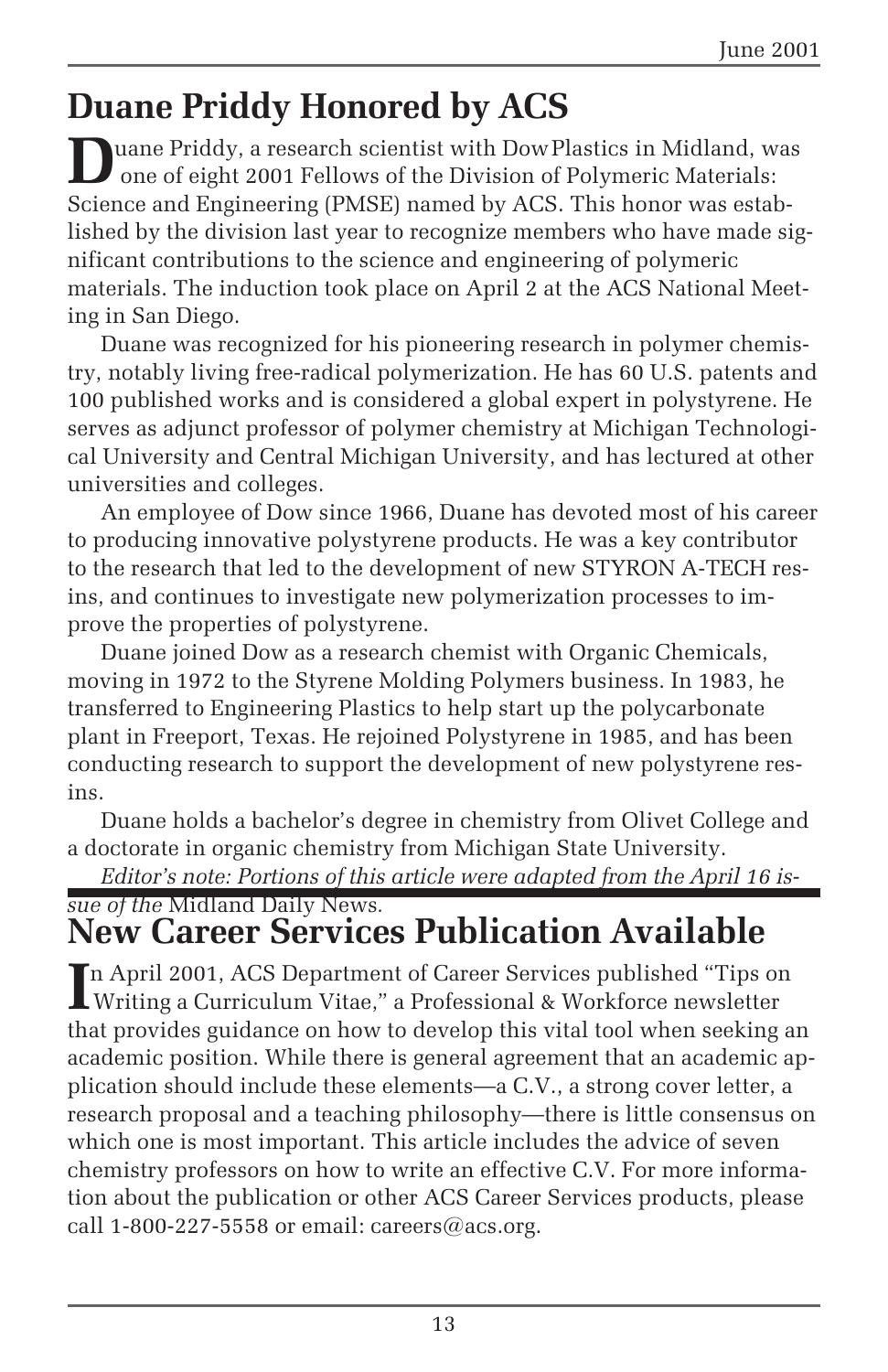### **Singapore Delegates Attend TECH Meetings in San Diego**

### *By Wendy Mallory*

The ACS Division of Chemical Technicians (TECH) had the pleasure of meeting with six people from Singapore during several events at the 221st ACS National Meeting in San Diego, California. TECH members communicated with the Singapore delegates prior to the national meeting so that they could get the most value from their time spent in San Diego.

The people from Singapore represented both government (Economic Development Board of Singapore (EDB)) and industry. Pei Wei Woo of EDB gave the TECH Executive Committee an overview of the government and industry structure of Singapore, as it might relate to TECH, at our opening Executive Committee meeting. The result at week's end was a decision to investigate development of a Singapore Society for Technicians and how it could be best affiliated with ACS.



*Six delegates from Singapore attended TECH events at the ACS National Meeting in San Diego. From left to right: Abdul Nasser, Seraya Chemicals; Johnny Lim, Schering Plough; Norman Cheung, EDB; Pei Wei Woo, EDB; Eng Hong Ngoh, EDB;* **Photo by Wendy Mallory**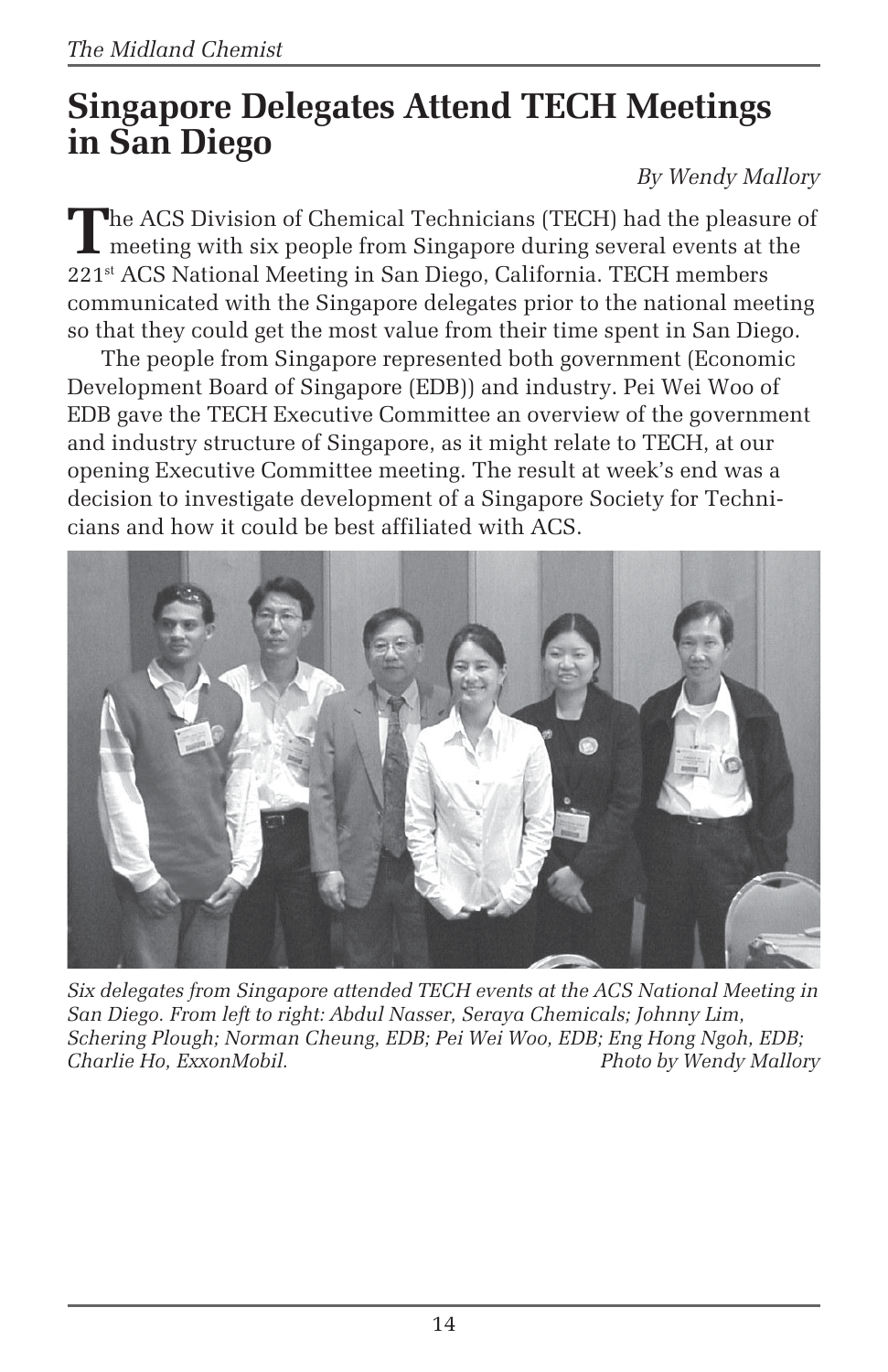# **A Student's View of the National Meeting**

*By Lisa Schafer*

**I** originally joined ACS three years ago as a student affiliate member in conjunction with joining the chemistry club at Saginaw Valley State

University. I was pursuing the ACS-certified chemistry degree, which I just recently successfully completed, and felt that this membership was a natural step in that process. Truthfully, the only real perk I ever felt I received as a result was the *Chemical and Engineering News* every few weeks. I had no idea of the opportunities that were available to me



*Lisa's poster presentation was entitled, "Fullerene Chemistry: The Characterization and Derivatization of Star Polymer Analogs."*

as a student affiliate member; that is, not until a few months ago. I learned not only that I would be presenting my senior research at the National ACS Meeting in San Diego, but that I would also be able to participate in many other activities.

I presented the results of my undergraduate research project at SVSU during a poster session at the meeting. My research project involved the characterization and derivatization of fullerenes to form star polymer analogs. This was an exceptional experience in that I was able to better understand a very real aspect of one of a chemist's main responsibilities. Presenting the results of a project in an efficient and understandable manner is just as important as the experimental findings. This poster session not only gave me a chance to discuss my results with others, but also to receive ideas and thoughts about different aspects of my research. It was a helpful learning experience.

In addition to presenting my undergraduate research, I also participated in the National Employment Clearing House. The NECH is basically a large job fair, with companies from all over the U.S. as potential employers. Graduating students or individuals looking for a job, both of which must be ACS members, are able to register for NECH free of charge, submit résumés, and view the numerous job postings. From there, job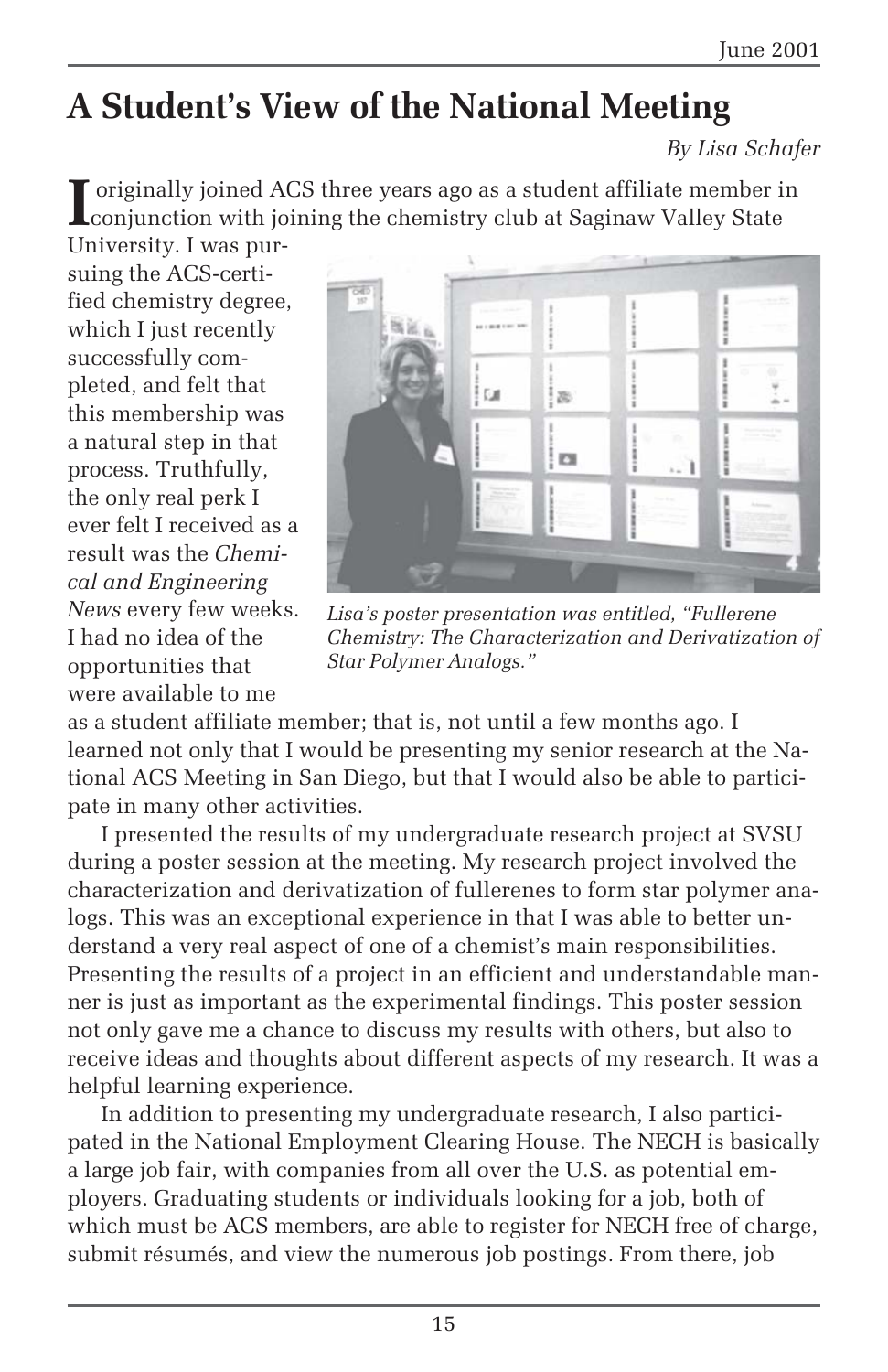#### *The Midland Chemist*

seekers send memos to the companies with open positions that interest them, and then employers drop a note into the mailboxes of the applicants with whom they want to meet. I was fortunate enough to have ten interviews in two days with companies from all over the United States. It was an exciting experience because I learned so much about different jobs that I did not even realize chemists performed. Also, when or where else would I have the opportunity to interview with ten companies in two days? So far, I have flown down to Columbus, Ohio, for one on-site interview as a result of the meeting.

The National ACS Meeting also had much more to offer. I attended many different presentations throughout the week concerning my re-



*Several students and advisors from SVSU attended the national meeting in San Diego, including (back row) Ryan Vedrode, Robert Cottrell, Dr. David Karpovich, Ken Stawowy, Dr. Deborah Huntley; (front row) Lisa Schafer, Meagan Smekar.*

search topic and other scientific topics of interest. Along with the five other students from SVSU who attended the meeting, I was present during the acceptance of our club's Commendable Chapter award. Naturally, I also found time to see a couple of San Diego's sights.

I highly recommend that any student with the opportunity to attend a National

ACS Meeting should do so. The expense of the trip should not be an issue because many organizations are willing to help with the cost. In my case, the Midland Section of the ACS, Student Association of SVSU, and the Dean of Science, Engineering and Technology at SVSU all generously contributed to the funding of my trip. Even if I had to pay for all of the expenses myself, it still would have been worth it. Overall, this meeting has opened many doors of possibilities for my future and was a very rewarding learning experience.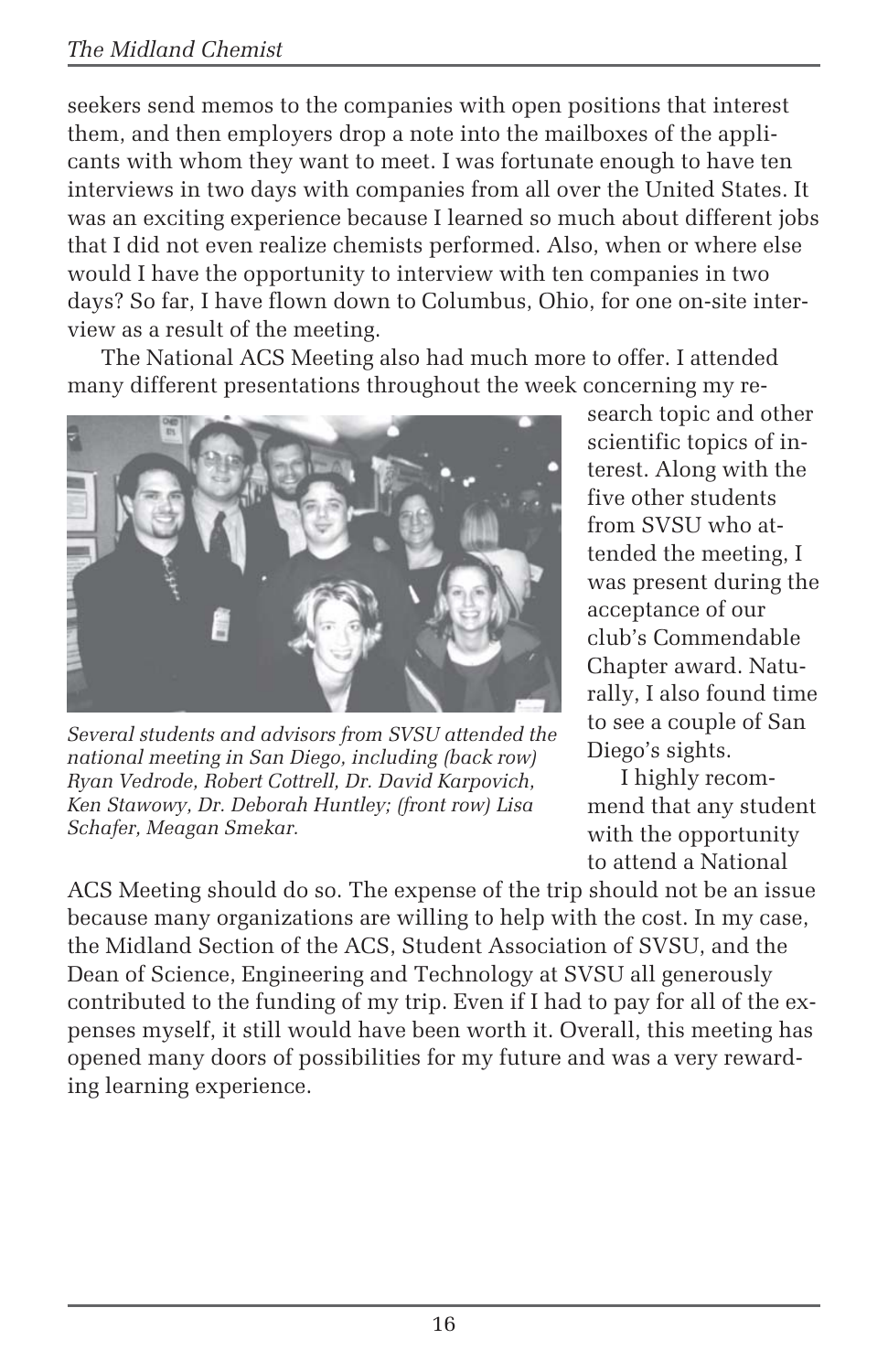# **Dinner Meeting with Dr. Mark Enjoyed by All**

*By Angelo Cassar and Steve Keinath*

**A**t a dinner meeting on May 1, Dr. James Mark, the 2001 MMI Turner Alfrey Visiting Professor, captivated the audience, discussing both the history and the recent development of elastomers. The meeting was held at the NADA center, Northwood University. It was so well attended that the staff at Northwood had to set up more tables and chairs to accommodate additional people. SPE, ACS, and AIChE co-sponsored the event.

Among those in attendance were 17 students and two professors from Flint's Kettering University. Two Kettering students sat at our table, and they discussed the importance of today's elastomers in automobiles. In total, 54 people attended the dinner meeting, including twenty SPE members, eleven ACS members, two AIChE members, the Kettering students, and four others.

The title of Dr. Mark's talk was "The Importance and Technical Status of Rubber-like Elasticity." He began by pointing out that elastomers have been used for the last 4000 years. Dr. Mark then covered the historical development of elastomeric compounds by discussing their significance through the ages and the noted accomplishments of various scientists and chemists involved in the field of elastomers.

Although there were several interesting topics that were discussed that evening, one that was exceptionally intriguing was biomimicry. Dr. Mark is well aware of the structure-property relationships that exist in biological materials, such as muscle tissue and the wall lining of arteries. He commented on the extraordinary engineering feat of an organism to create specific proteins that can repeatedly store and release energy efficiently. He cautioned that attempting to follow nature in creating humanmade elastomers might be a mistake. For example, early aviation attempts by man mimicked the flapping motion of birds, which resulted in dismal failure. The final solution to flying was a propeller and an airfoil, which does not simulate flying as exhibited in nature.

The last topic discussed by Dr. Mark was centered on what we do not know about elastomers, as opposed to what has been learned in the last 4000 years. Explanations as to how the molecular chains "communicate" with each other are, to this day, still a mystery.

The meal presented at Northwood's NADA center was delicious, and the talk given by Dr. Mark was both informative and interesting.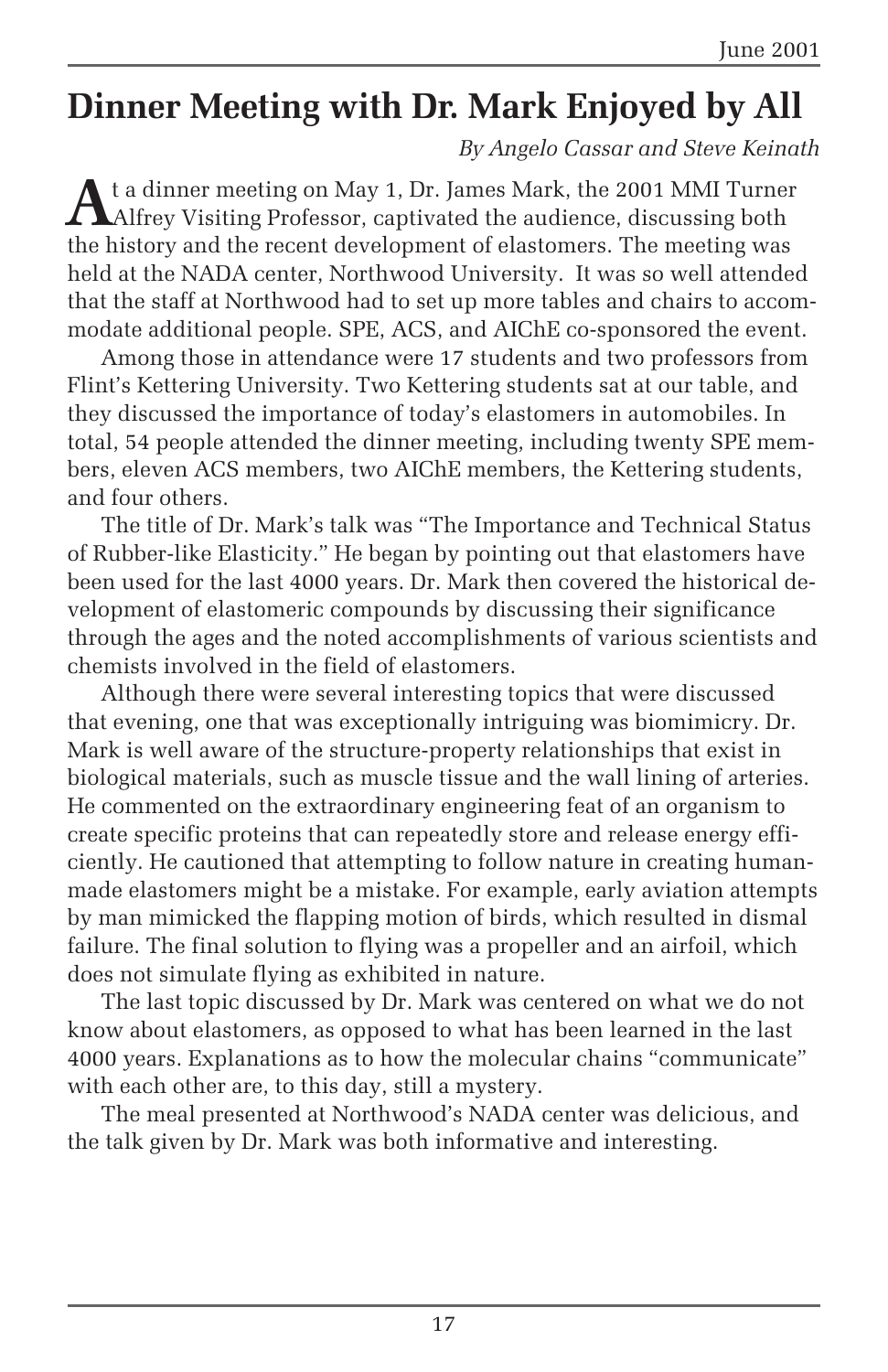# **Chemists and Careers: The Digital Job Search**

*By Don Miller*

If you are a scientific professional seeking employment (recent graduat)<br>indicareer employee, or retiree looking for part-time employment) the f you are a scientific professional seeking employment (recent graduate, Internet can yield a wealth of information. Various web sites can be accessed from your personal computer, providing employment information both by job specialty and geographical location.

For example, Monster.com (monster.com) lists jobs in various specialties throughout the country. Locally, the ACS Midland Section web site (http://membership.acs.org/M/Midl) contains a career services section that lists several companies in the Section area that currently have positions available. The Midland Section web site is also linked to the National ACS site (www.acs.org), which has chemical employment information listed through the Online Professional Data Bank and the ACS Job Bank as well as a new service (jobspectrum.org). These programs are available to all ACS members. The *Detroit Free Press* classified (Market Place) sponsors a site called Michigan Job Hunter (www.michiganjobhunter.com) that lists jobs in various fields throughout the state. Also various business and financial magazines (*Business Week*, *Fortune*, etc.) have web sites containing career information.

After targeting a company (or companies), writing the online résumé is the next step. Certain formatting rules should be followed to be effective. Before submitting the résumé contact the company and find out what format they require. According to Vivian VanLier, owner of a career service in Valley Glen, California, 1-inch side margins should be used, along with a simple typeface in which the letters don't touch. It should be straightforward and simple. The urge to be creative should be suppressed: no bullets, boxes, boldface, or other graphic elements, and no indenting.

The reason for these stringent formatting rules is that incoming résumés usually go into a large database. The recruiter (or a computer program) will put in key words or search parameters to access those that fit their job requirements. If a résumé is not formatted properly or does not contain the appropriate key words, it is likely to be passed over in a search of the applicant database.

The final step in the job search is the interview. The online procedures end here. No one has yet written a program for a virtual interview. You have to be there in the flesh sitting across the desk from the interviewer. The best advice from the experts includes the following: be on time, know as much about the company and the position as possible, dress appropriately, be polite, and try to stay calm. A little luck also helps. The interview should be followed by a personal note to the interviewer thanking him/her for their time.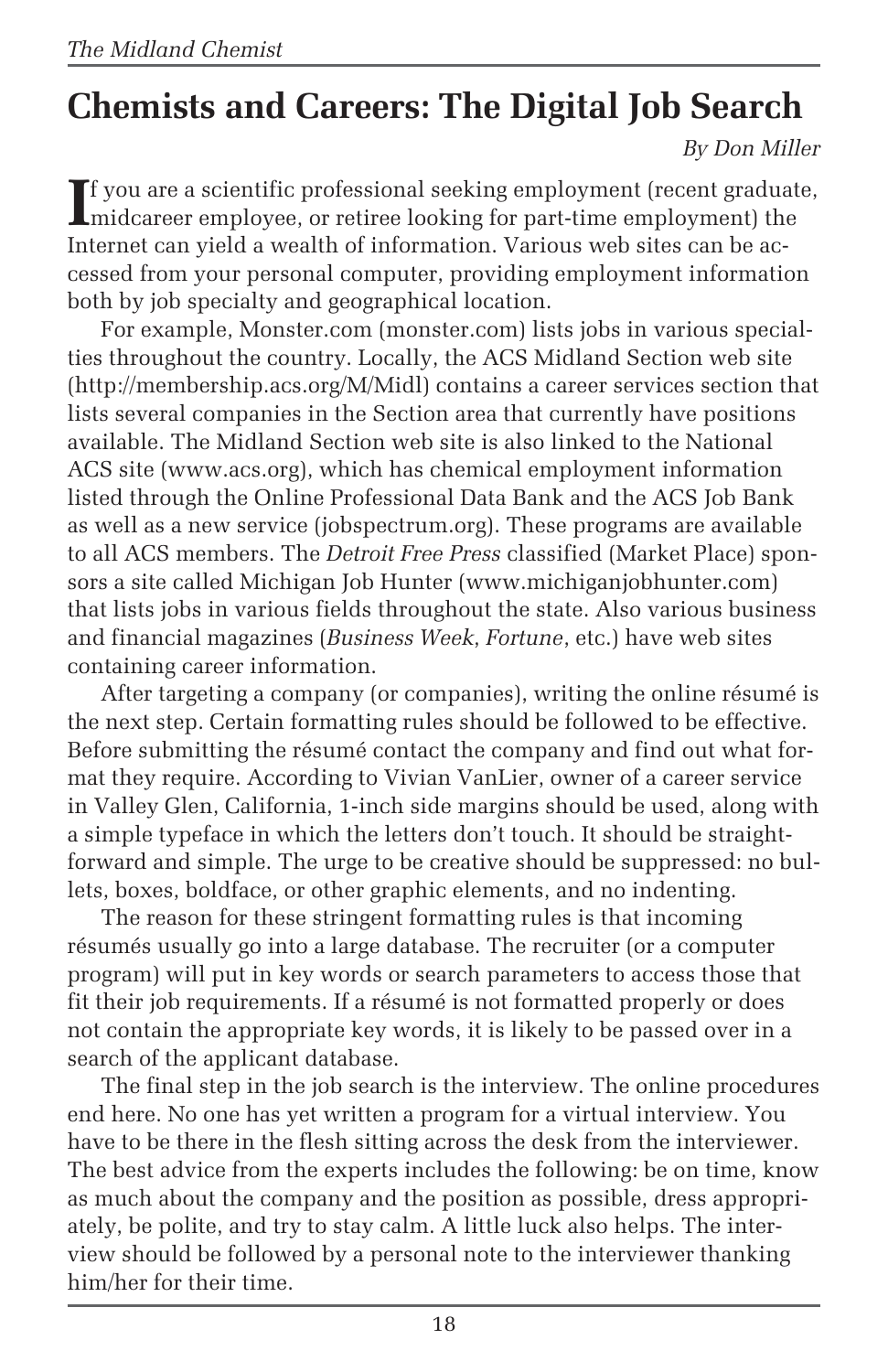# **Position Available for Analytical Lab Manager**

*By Don Miller*

**B**ioReliance, a firm in Rockville, Maryland, has announced an opening<br>for vice-president, U.S. Analytical Services. Below is a brief summary of the responsibilities and the experience required.

#### **Responsibilities**

This executive will lead and manage the Analytical Services Division to maintain the highest quality standards and work to become the recognized leader in contract testing and development services for the growing market of cGMP protein and peptide products. Reporting to the president, he/she will lead the development of an analytical services infrastructure to support growth, marketing intensity, and readiness for meeting the obligations of a premier contract services organization in a national marketplace. This executive will be responsible for expanding the U.S. business, principally along the lines of the current European model—i.e., client-based with business approaches supporting high-volume, high-efficiency outsourcing deals.

The new vice-president will provide leadership and motivate the team to create a fresh start. He/she will recruit and retain high-quality professional staff to build a cohesive team. The vice-president will be responsible for the division's operations and gross profit. He/she will be a key member of the VP staff management team.

### **Preferred Educational Background**

A graduate degree in science.

### **Preferred Minimum Experience**

This executive will have at least 5 years experience managing a GLP/GMP analytical chemistry laboratory. A background in protein or small molecule analytics is a plus. Ideally, some experience should have been in a turnaround or high-growth company or business unit. He/she will be a leader from the contract service organization sector with solid operations and financial management credentials and experience in supporting CBER-licensed products.

The new VP will bring complementary skills to BioReliance; his/her competencies will fit well with those of the other members of the VP staff, the technical teams, and the president. He/she will be comfortable in working with peer executives, the president, and the board of directors.

For more information contact: Jackie Bates, Heidrick & Struggles, 1750 Tyson's Blvd. Suite 220, McLean, VA 22102; (703) 748-8867.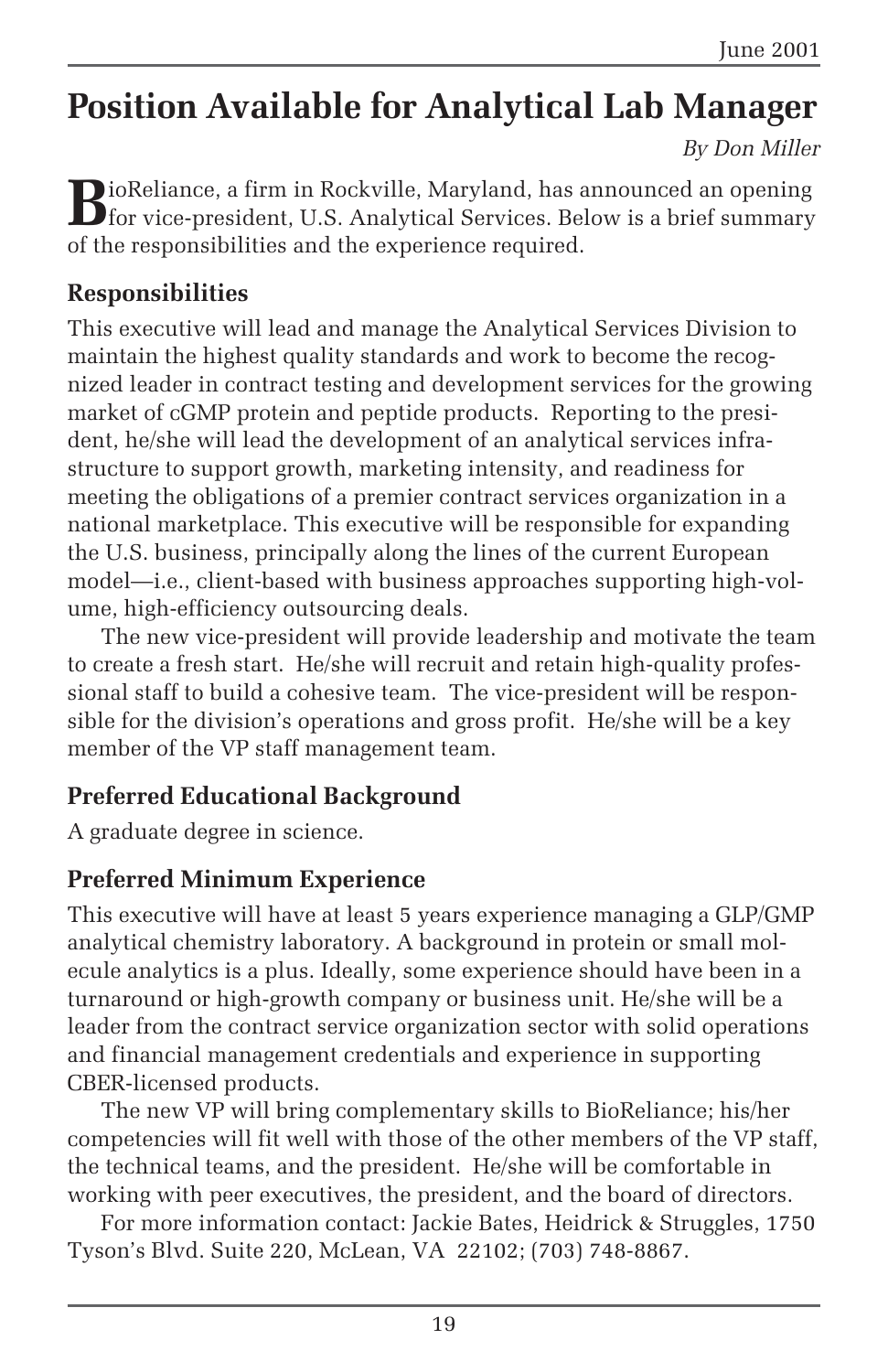# **Call for Nominations for Salutes to Excellence**

*By Karol Childs*

**T**he Salutes to Excellence program is sponsored by the American Chemical Society. These awards recognize the contribution of Places of Chemistry, Practitioners of Chemistry, and Products of Chemistry within the five-county area of the Midland Section (Isabella, Midland, Bay, Saginaw, and Gratiot). The first Salutes to Excellence awards (Places of Chemistry) were presented at the April 25<sup>th</sup> Spring Education Recognition Dinner (see pg. 3). Nominations are open for the remaining awards:

- Practitioners of Chemistry June 4 deadline
- Products of Chemistry September 1 deadline

Practitioners of Chemistry will be recognized during Chemistry Professional Day at the Midland County Fair, August 17. Products of Chemistry will be recognized during the Fall Scientific Meeting in October.

We invite you to nominate people and products for either of these awards. Please include in your nomination:

- Your name, phone number, e-mail, and postal addresses
- Person/product's address and phone number
- Particular achievement being recognized Send nominations to Karol Childs at childs@mcfta.org, 989-631-5930

x1215, or Gretchen Kohl at gretchen.kohl@dowcorning.com, 989-496- 8200.

### **Science Literacy and Chippewa Tribe Celebrate New Lab!**

*By Joan McMahon*

The Project Science Literacy group of the Midland Section ACS has been working with Dow Corning to help the Aabizikaawin School build and supply a science laboratory for their high school and alternative education students. We will be celebrating the dedication of that lab on Wednesday, May 30th, at 11:00 a.m., at the Aabizikaawin School, Saginaw Chippewa Tribe, 7070 East Broadway, Mt. Pleasant MI. If you would like to attend, please RSVP Joan McMahon at joan.mcmahon@ dowcorning.com by Wednesday, May 23rd, of if you have any questions, feel free to call Joan at 517-496-5569.

*Editor's note: Because this issue will probably be received after the deadline, please e-mail or call Joan about the possibility of attending despite missing the deadline.*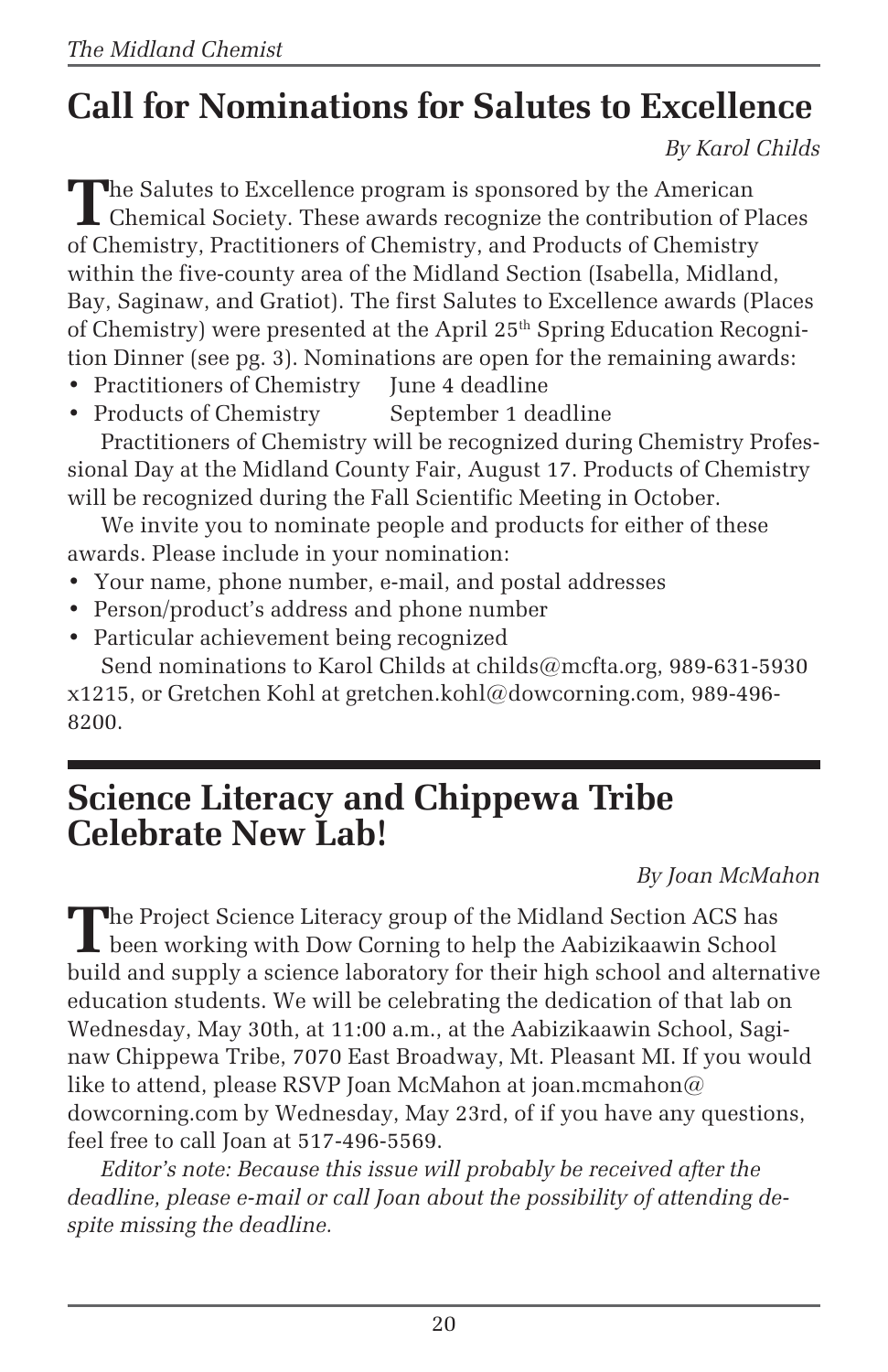## **Project Science Literacy Celebrates Volunteers**

*Article and photos by Angelo Cassar*

**T**he fifth annual Science Literacy Volunteers Recognition Dinner was held on April 7 at Soaring Eagle Resort, Mount Pleasant. This recogni-

tion dinner, which was organized by Joan McMahon, acknowledges both those on the Project Science Literacy committee and their spouses. The recognition is well deserved, since Project Science Literacy is truly one of the outstanding efforts of the Midland Section. The members of this very dedicated committee volunteer vacation time to put on workshops for teachers. The statistics concerning the effect on students in Michigan as well as other states are impressive! Since the inception of this project in 1995, approximately 1,520 teachers have been trained in "hands-on" chemistry through the



*Joan McMahon was the organizer for the fifth annual Science Literacy Volunteers Recognition Dinner.*

"Bringing Science to Life in the Classroom" workshop. Since it is reasonable to assume that every teacher has, on average, about 30 students per year, Project Science Literacy has touched approximately 45,600 students

each year! In addition, the program has gone beyond Michigan to teachers in New York and New Jersey.

Last year the project expanded to include a "how to" guide to establishing a teacher-workshop program and an advanced workshop involving polymer chemistry called "Clowning Around with Polymers." These sessions are a cooperative effort with the local AIChE and SPE chapters.

Currently, volunteers are in the process of "Bringing Science to Life in the Classroom" to the Chippewa



*Mike Ferrito is a volunteer with Project Science Literacy.*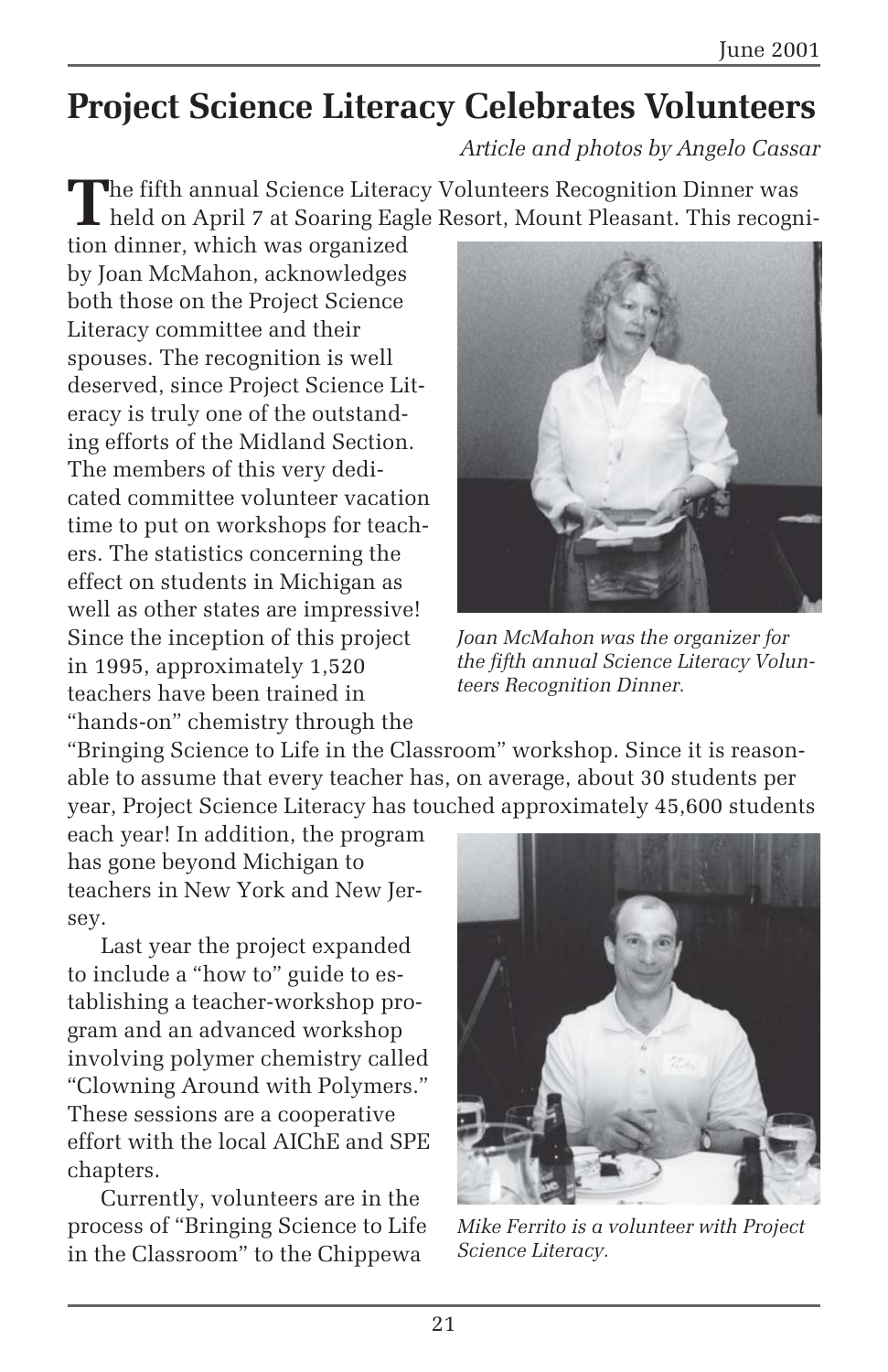Tribal school in Mount Pleasant. This includes a teacher workshop and establishing an actual lab (using benches and equipment donated to ACS by Dow Corning Corporation). The committee will continue to work with the Chippewa school system in cooperation with Section awards programs and Project SEED.

I have attended a number of recognition dinners, but I have never been so impressed with all the accomplishments of a group of volunteers like the Project Science Literacy committee. Congratulations to the committee for their many past accomplishments and future endeavors! They will have a booth (#20) at the upcoming ACS Great Lakes/Central Regional Meeting, in Grand Rapids, on June 11–13, 2001, so stop by if you are at the meeting.

Committee members include Jennifer Arnold, Dave Baker, John Blizzard, Karol Childs, Drew Colenrander, Claudia Douglass, Julie Eaton, Mike Ferrito, Todd Hogan, Gretchen Kohl, Nicole Lenz, Tara Estes, Joan McMahon, Paul Popa, Heather Quinn, Barb Roth, Chuck Roth, Joan Sabourin, Cheryl Schultz, Richard Skochdopole, Janet Smith, Marvin Tegen, Martha Rogers, Heidi Vandort, and Joe Powers.

### **Midland Section Members Active in Regional Meeting**

Several Midland Section members have organized technical sessions<br>for the 33<sup>rd</sup> Central/33<sup>rd</sup> Great Lakes Joint Regional Meeting. The meeting will be held Monday, June 11, through Wednesday, June 13, at the Amway Grand Plaza Hotel in Grand Rapids, MI. Meeting and registration information are available online at http://membership.acs.org/w/wmi/ 2001. For additional information, call the program chairs: Dawn Merritt, Pharmacia Corp.,  $(616)$  833-2382, e-mail: dawn.a.merritt@am.pnu.com; or Mike Silver, Hope College, (616) 395-7636, e-mail: silver@hope.edu.

Technical sessions directed by Midland Section members include:

| • Polymer Surfaces and Nanocomposites                            | Mike Owen           |
|------------------------------------------------------------------|---------------------|
| • Polylactic Acid Technology                                     | David Henton        |
| • Mediated Radical Polymerization                                | <b>Bobby Howell</b> |
| • Self-Assembly at Interfaces                                    | <b>Steven Snow</b>  |
| • Degradation of Vinylidene Chloride Polymers                    | <b>Bobby Howell</b> |
| • Soft Nanostructured Materials                                  | Randy Hill          |
| • Advaces in Polymer Characterization                            | Fred Vance          |
| • Meeting the Rapidly Changing Challenges of Corporate Education |                     |
|                                                                  | Sarah Snow          |
|                                                                  |                     |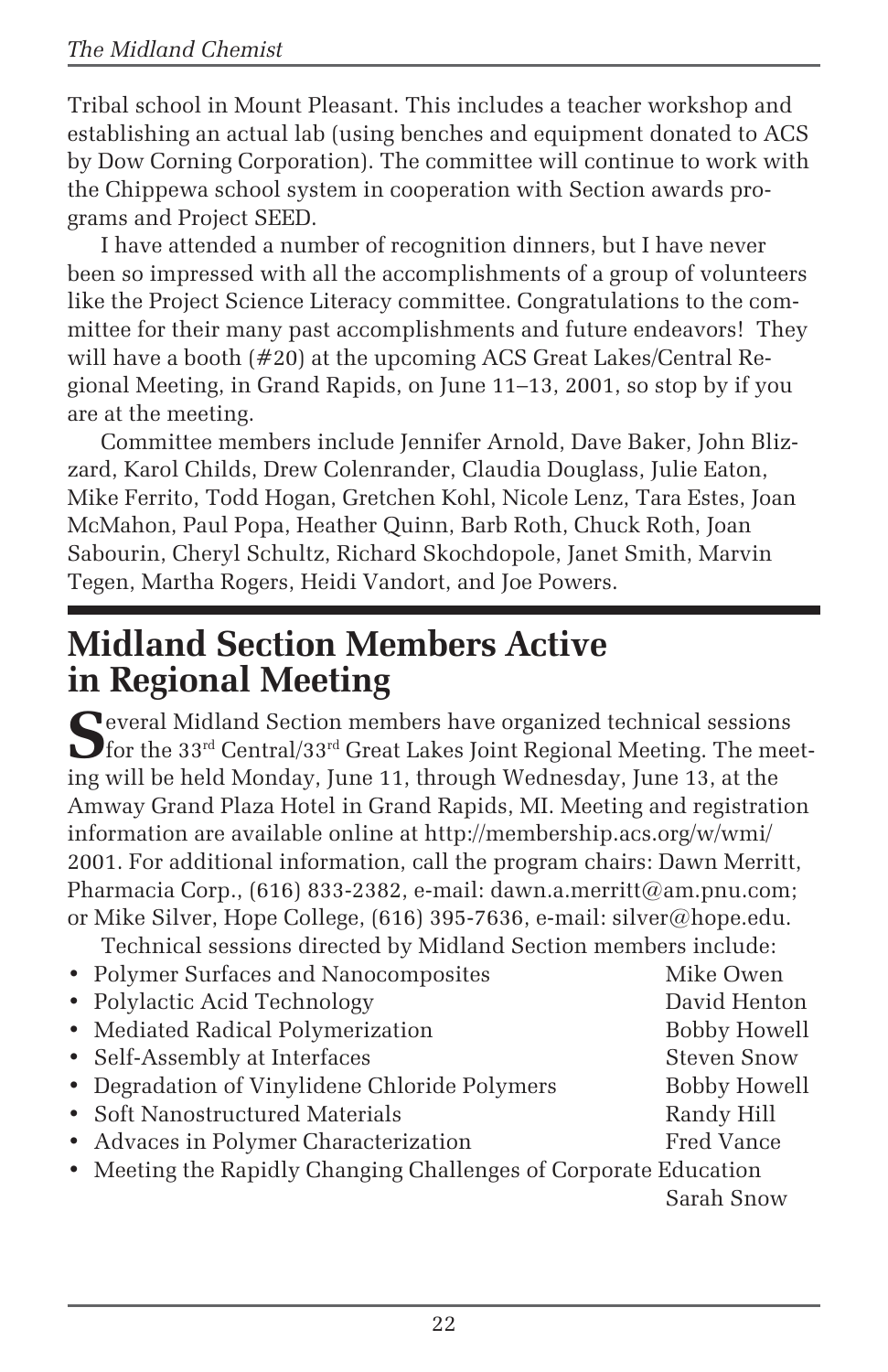# **Call for Posters—2001 Fall Scientific Meeting**

*By Fred Vance*

In celebration of the  $125^{\text{th}}$  anniversary of the American Chemical Society, the Midland Section will focus the attention of the Fall Scientific ety, the Midland Section will focus the attention of the Fall Scientific Meeting on one of the Society's oldest traditions—publishing. This is a departure from previous symposia-based meetings in that it will provide a broad overview of publishing technical papers—why we need to do it, how to survive the corporate/academic review process, how to contact and work with editors and publishers.

The meeting will also place a heavy emphasis on poster presentations. We strongly encourage members and students to submit poster abstracts for the meeting, especially from work that has been published recently, so that we have another avenue in which to discuss the important role publishing plays in our professional lives. However, this does not preclude the poster presentation of current research that has not been published.

The meeting will be held in October 2001, the date to be announced. Abstracts are being accepted through September 1, 2001. Abstracts may be sent by e-mail or conventional mail. Please submit your abstract to:

Dr. David S. Karpovich ph. 989-790-4349 Department of Chemistry fax 989-790-2717 Saginaw Valley State University dsk@svsu.edu 248 Science Bldg. 7400 Bay Road University Center, MI 48710

#### **Instructions for Preparing Abstracts for the Fall Scientific Meeting of the Midland Section of the American Chemical Society**

John Doe and Mary Smith, Department of Chemistry, Saginaw Valley State University, University Center, MI 48410

Begin typing your abstract here. Use Microsoft Word (IBM or Mac) or Word-Perfect (IBM or Mac) to create your files, with one abstract per file. Use 12-point Times font. Single space paragraphs; double space between paragraphs. Do not indent. **Bold** titles only. Body copy should be typed in normal type. Use superscript and subscript and correct symbols where appropriate. Use *italic* only when required. All copy should be typed flush left. Do not center or justify your type. Use a 4½-inch wide line. Each abstract is limited to a maximum of a four-line title and 1300 characters in the body of the abstract. The information should appear in the following order: title, author list with complete address; presenter underlined; one blank line between title and abstract. Electronic submissions are preferred.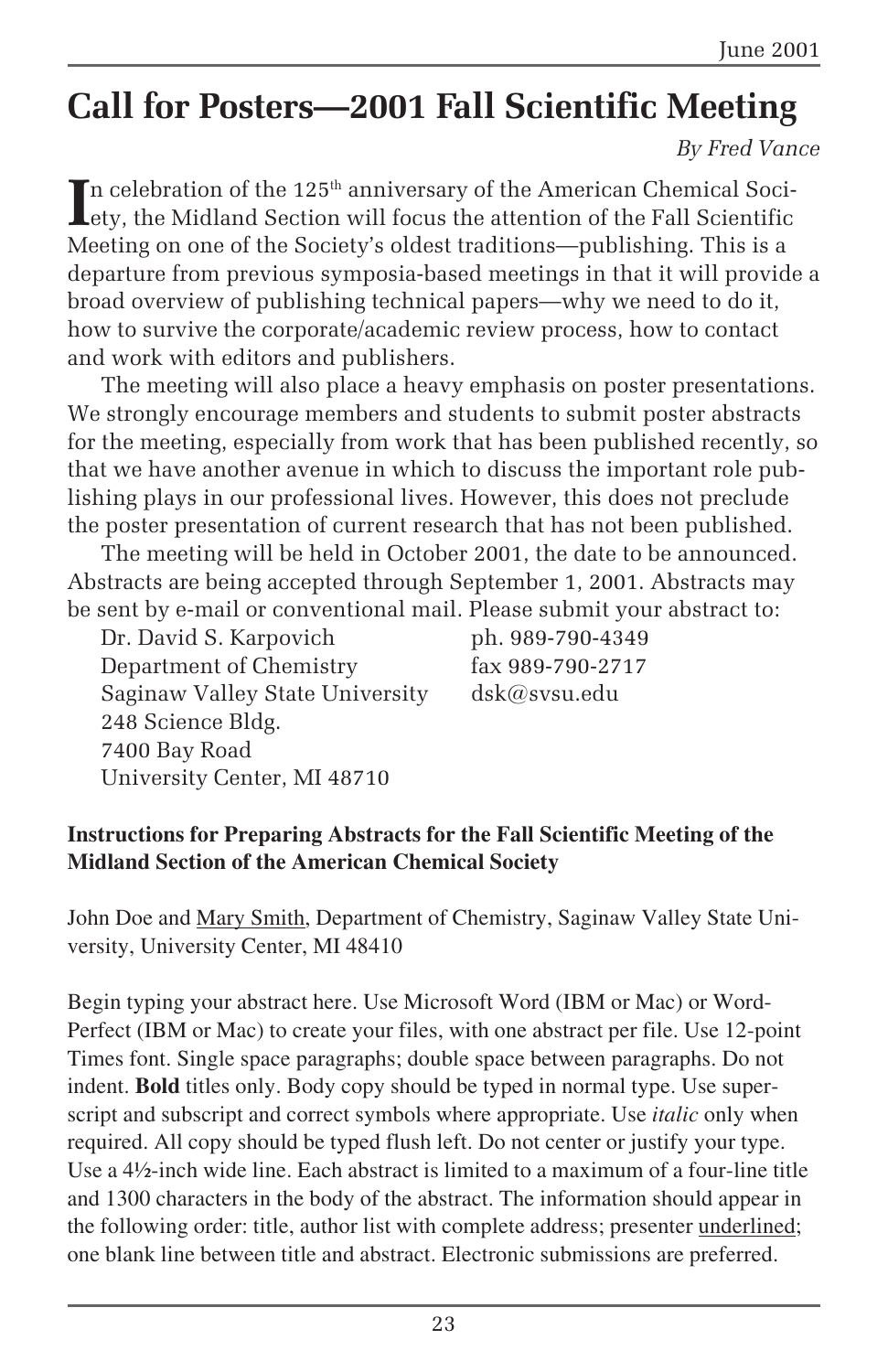### **Call for Nominations—2002 National Chemical Technician Award**

The 2002 National Chemical Technician Award will be presented to a chemical technician who has demonstrated an extremely high degree of professionalism as a chemical technician. Criteria used to judge the award include technical skills, communication skills, safety, reliability, leadership, teamwork, publications, and presentations. Additional professional and community activities are also considered. The award will consist of a trip to the 223rd American Chemical Society National Meeting, April 7-12, 2002 in Orlando, Florida for the awardee and guest. \$1000.00 and a plaque will be presented at the TECH National Chemical Technician Award Banquet at the National meeting.

The ACS defines a chemical technician as a person whose training includes successful completion of a two-year post high school level chemistry curriculum leading to an Associate degree or the equivalent course work in a Baccalaureate program or the equivalent knowledge gained by experience. The primary work of a chemical technician is conducting experimentation and/or correlating information to help solve chemical problems and/or discover new chemical knowledge

Letters of nomination must be received by Christy Yembrick, AstraZeneca Pharmaceuticals LP, 1800 Concord Pike, NLW2, PO Box 15437, Wilmington, DE 19850-5437, no later than September 30, 2001. Nominations, including seconding letters, must *not* exceed six pages. The nominating letters should address the above criteria. A current work address and phone number must be provided for the nominee and the nominator. E-mail addresses are also requested. A nominee must have worked as a chemical technician for a minimum of five years to be eligible for this award. Nominees need not be a Technician Affiliate or an ACS member to be eligible for this award. This award is administered by the Division of Chemical Technicians of the American Chemical Society and is sponsored by Corporation Associates.

If you need further information, contact Christy Yembrick at the above address or via:

Phone: 302-886-4125 FAX: 302-886-5359 christy.yembrick@astrazeneca.com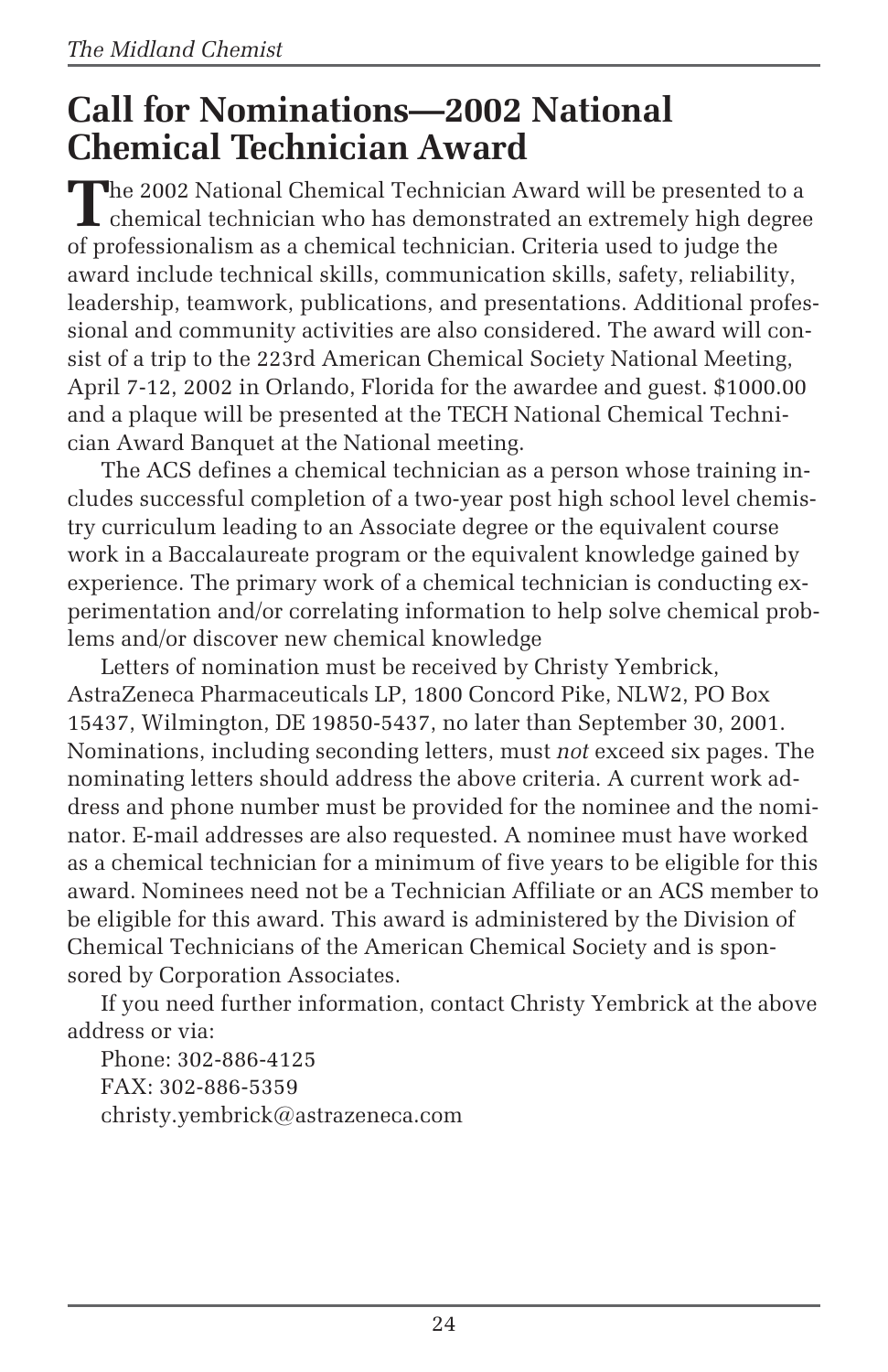# **STN Express Reports Results Effectively**

**C**hemical Abstracts Service (CAS) now offers new ways to present results of searches in the STN online network, through the latest version of its STN Express with Discover! personal computer software.

STN Express is the most popular tool for searching the wealth of databases on the scientific and technical information network, STN International. STN Express is a friendly, graphical interface that makes searching for information easier and more enjoyable. What's significantly different about Version 6.0 are capabilities for creating customized search reports that integrate text, images, and chemical structures.

Among the options introduced in the new version of STN Express are powerful tools for preparing reports and tables to present the information retrieved from STN databases:

- Table Tool helps users create a table of data, graphics, and chemical structures from STN answer sets for easy analysis of search results; see an example on the web at http://www.cas.org/online/stn/tables.html
- Report Tool helps users create customized, easily readable reports from search results; see an example on the web at http://www.cas.org/ online/stn/customized.html
- Predefined Reports feature allows users to create reports with a professional-looking predefined format; see an example of this feature on the web at http://www.cas.org/online/stn/predefined.html
- RTF files with hyperlinks allows users to follow links in their transcripts to the associated full-text documents on the Web.

For more information about STN Express with Discover! 6.0 call CAS customer service at 1-800-753-4227 (or 614-447-3700 outside the U.S) or visit the web at http://www.cas.org/online/stn/discover.html.

# **Get Involved!**

This issue of *The Midland Chemist* is packed with articles on success $f$ ull

Midland Section programs made possible by volunteers promoting the understanding of science. There are many opportunities for you to get involved, both in large projects and small pieces of projects. You don't even have to be an ACS member. Here are some contacts if you are interested in opportunities for ACS, education, and community service:

- George Eastland, chair: 989-790-4321; gwe@svsu.edu
- Gretchen Kohl, councilor: 989-496-8200; gretchen.kohl@dowcorning.com
- Steve Keinath, Nominations and Elections: 989-832-5555 x588; skeinath@mmi.org